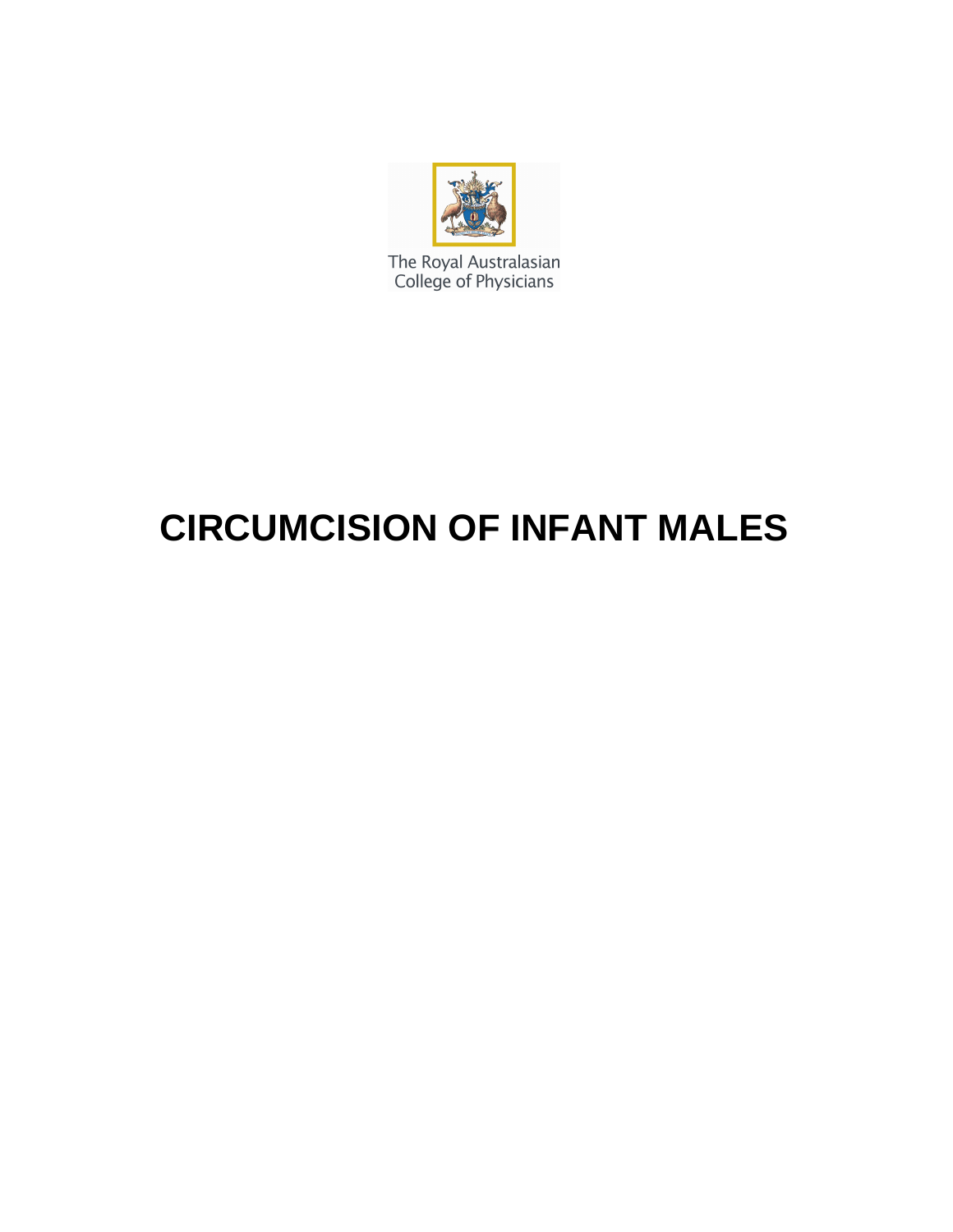© The Royal Australasian College of Physicians

September 2010

Paediatrics & Child Health Division The Royal Australasian College of Physicians 145 Macquarie Street Sydney, New South Wales 2000, Australia Tel: +61 2 9256 5409 Fax: +61 2 9256 5465 Email: paed@racp.edu.au, website: www.racp.edu.au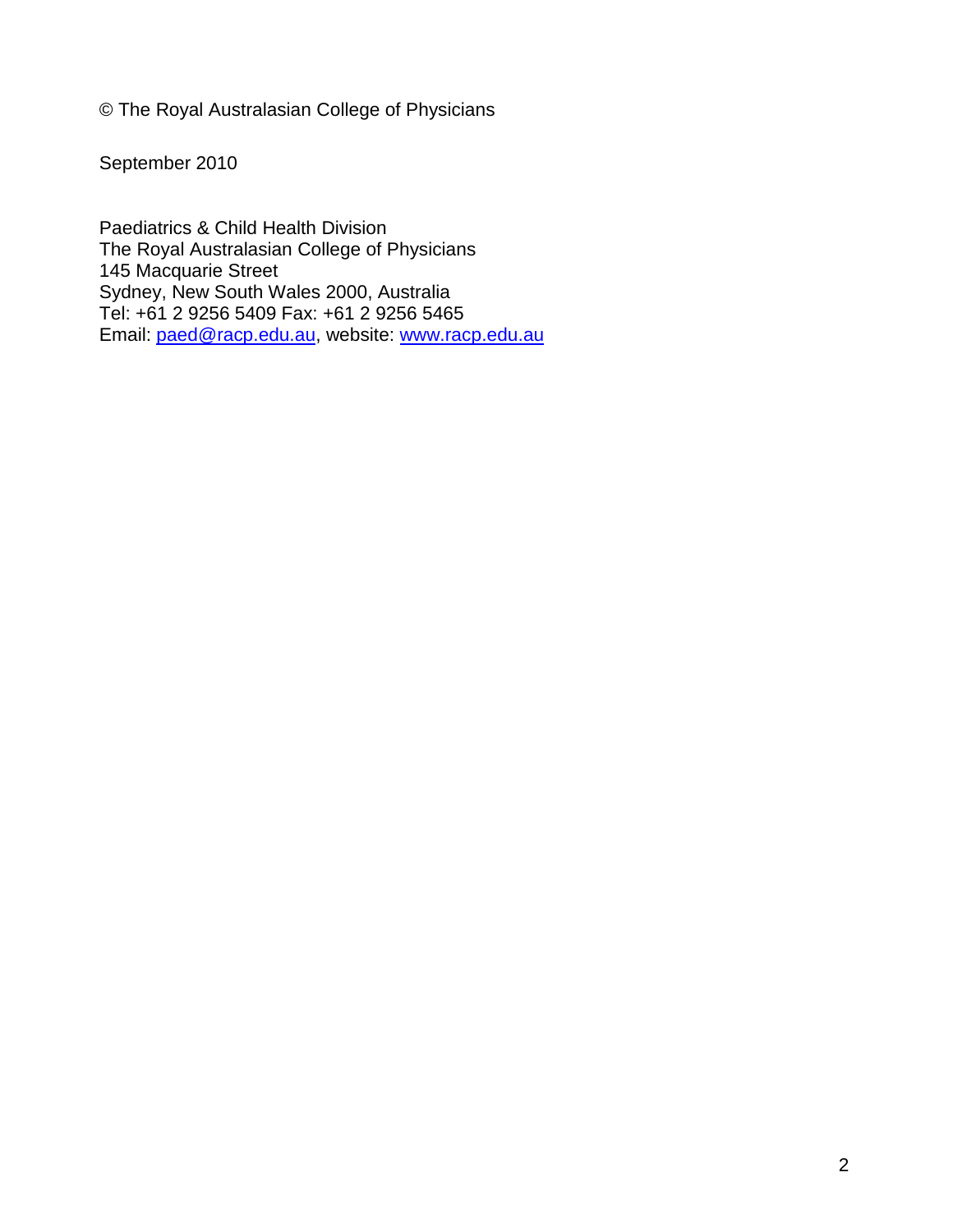#### **Table of Contents**

| CONTRAINDICATIONS TO NEWBORN AND INFANT CIRCUMCISION 8 |  |
|--------------------------------------------------------|--|
|                                                        |  |
|                                                        |  |
|                                                        |  |
|                                                        |  |
|                                                        |  |
|                                                        |  |
|                                                        |  |
|                                                        |  |
|                                                        |  |
|                                                        |  |
|                                                        |  |
| ETHICAL CONSIDERATIONS OF NEONATAL CIRCUMCISION  14    |  |
|                                                        |  |
|                                                        |  |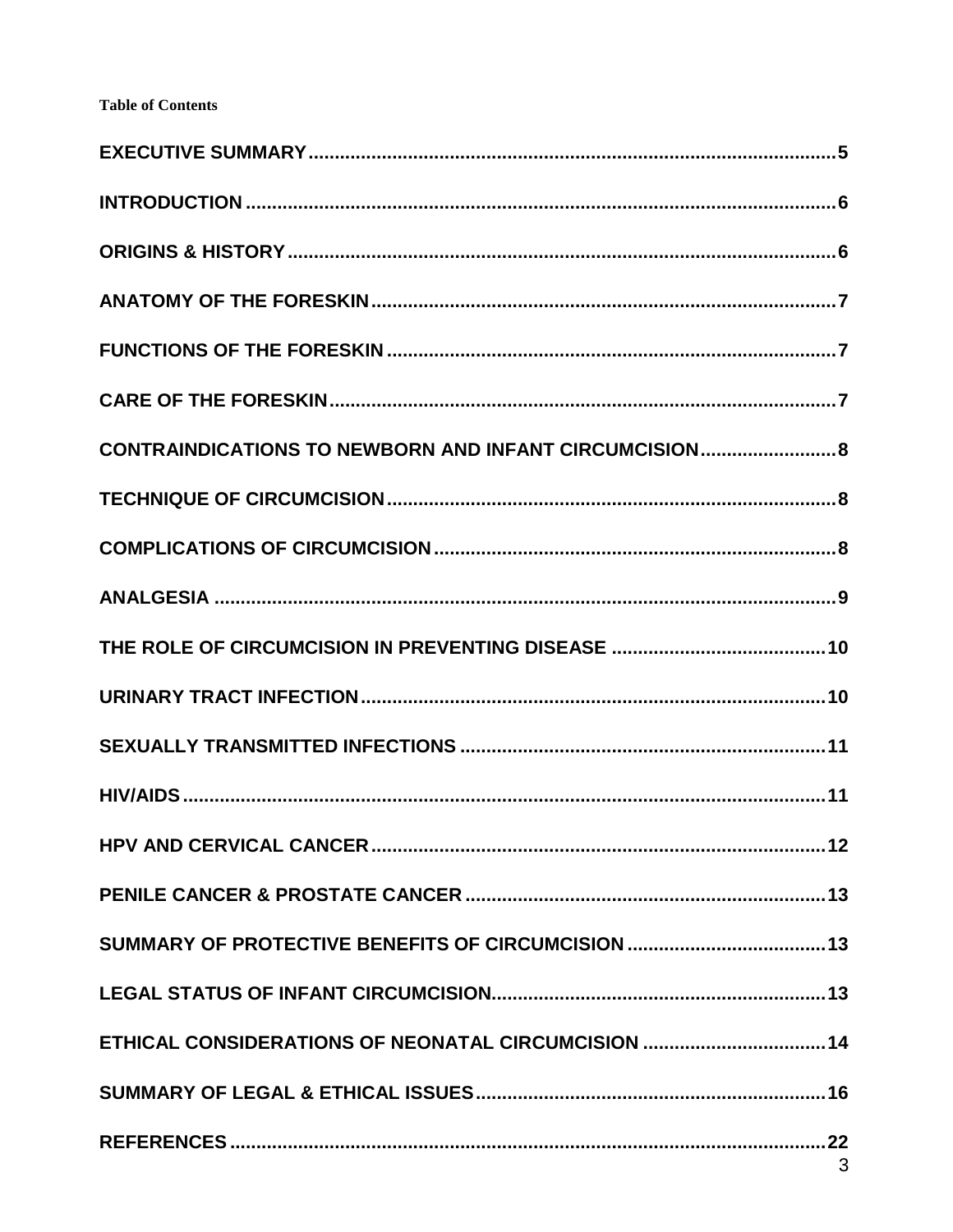| Scottish Intercollegiate Guidelines Network (SIGN) grading system for recommendations in evidence based guidelines |  |
|--------------------------------------------------------------------------------------------------------------------|--|
|                                                                                                                    |  |
| Summary statements of other professional bodies                                                                    |  |
|                                                                                                                    |  |

Glossary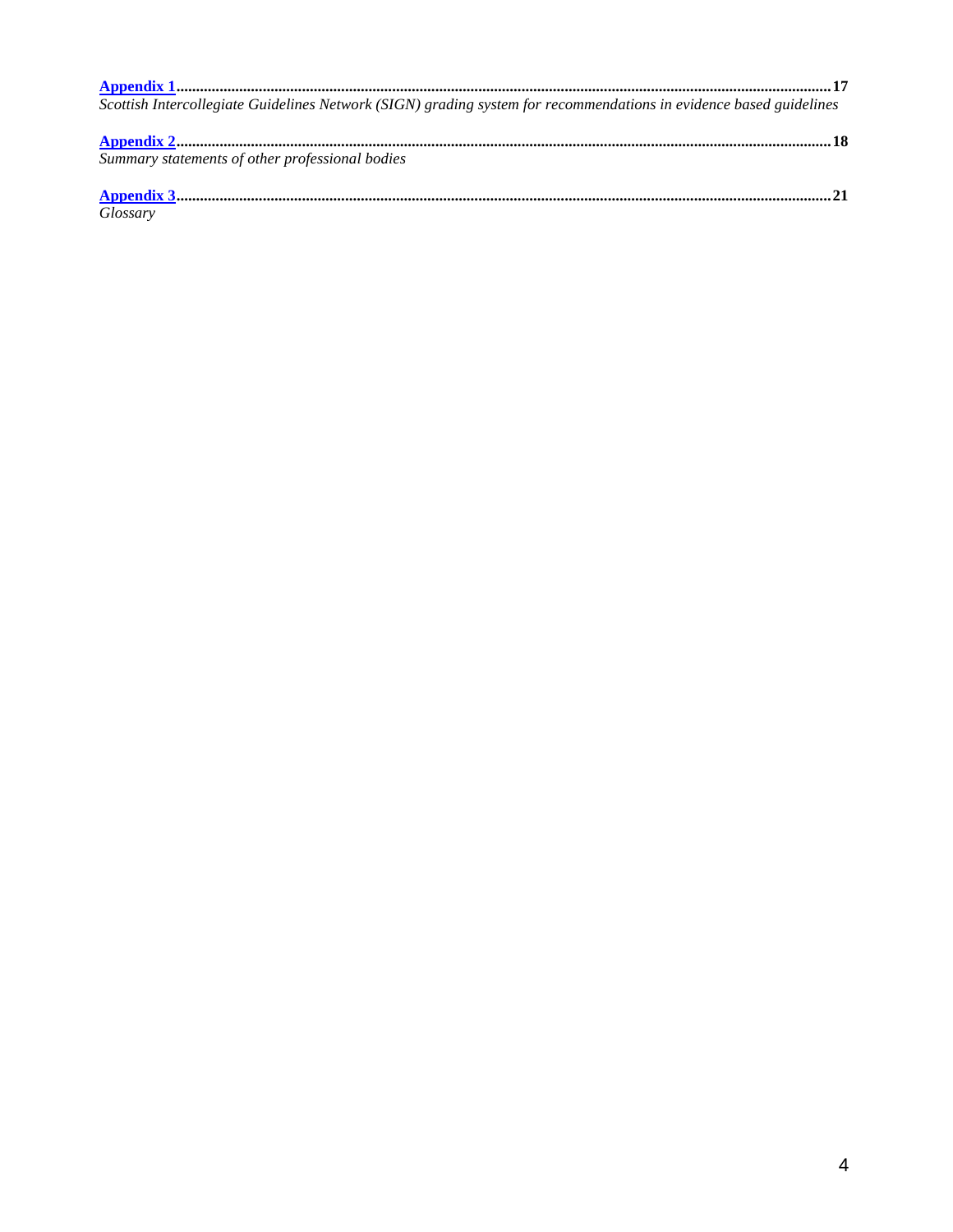## **EXECUTIVE SUMMARY**

The Paediatrics & Child Health Division, The Royal Australasian College of Physicians (RACP) has prepared this statement on circumcision of infant boys for doctors and to assist parents who are considering having this procedure undertaken on their male children.

Circumcision of males has been undertaken for religious and cultural reasons for many thousands of years and it remains an important ritual in some religious and cultural groups. In Australia and New Zealand, the circumcision rate has fallen in recent years and it is estimated that currently 10-20% of newborn male infants are circumcised.

Recently there has been renewed debate regarding both the potential health benefits and the ethical and human rights issues relating to infant male circumcision.

Circumcision is generally a safe procedure but there are risks of minor complications and some rare but serious complications.

The most important conditions where benefits may result from circumcision are recurrent urinary tract infections in children; and Human Immunodeficiency Virus (HIV) plus some other sexually transmitted infections in adults from populations with a high prevalence of these conditions; cancer of the penis in men with a history of phimosis, and cancer of the cervix in women whose partners engage in sexual practices known to increase the risk of Human Papilloma Virus (HPV) infection. The protection against Sexually Transmitted Infections (STIs) and HIV is less clear-cut in Australia and New Zealand than in high prevalence countries.

Ethical and human rights concerns have been raised regarding elective infant male circumcision because it is recognised that the foreskin has a functional role, the operation is non-therapeutic and the infant is unable to consent.

After reviewing the currently available evidence, the RACP believes that the frequency of diseases modifiable by circumcision, the level of protection offered by circumcision and the complication rates of circumcision do not warrant routine infant circumcision in Australia and New Zealand. However it is reasonable for parents to weigh the benefits and risks of circumcision and to make the decision whether or not to circumcise their sons.

When parents request a circumcision for their child the medical attendant is obliged to provide accurate unbiased and up to date information on the risks and benefits of the procedure. Parental choice should be respected.

When the operation is to be performed it should be undertaken in a safe, child-friendly environment by an appropriately trained competent practitioner, capable of dealing with the complications, and using appropriate analgesia.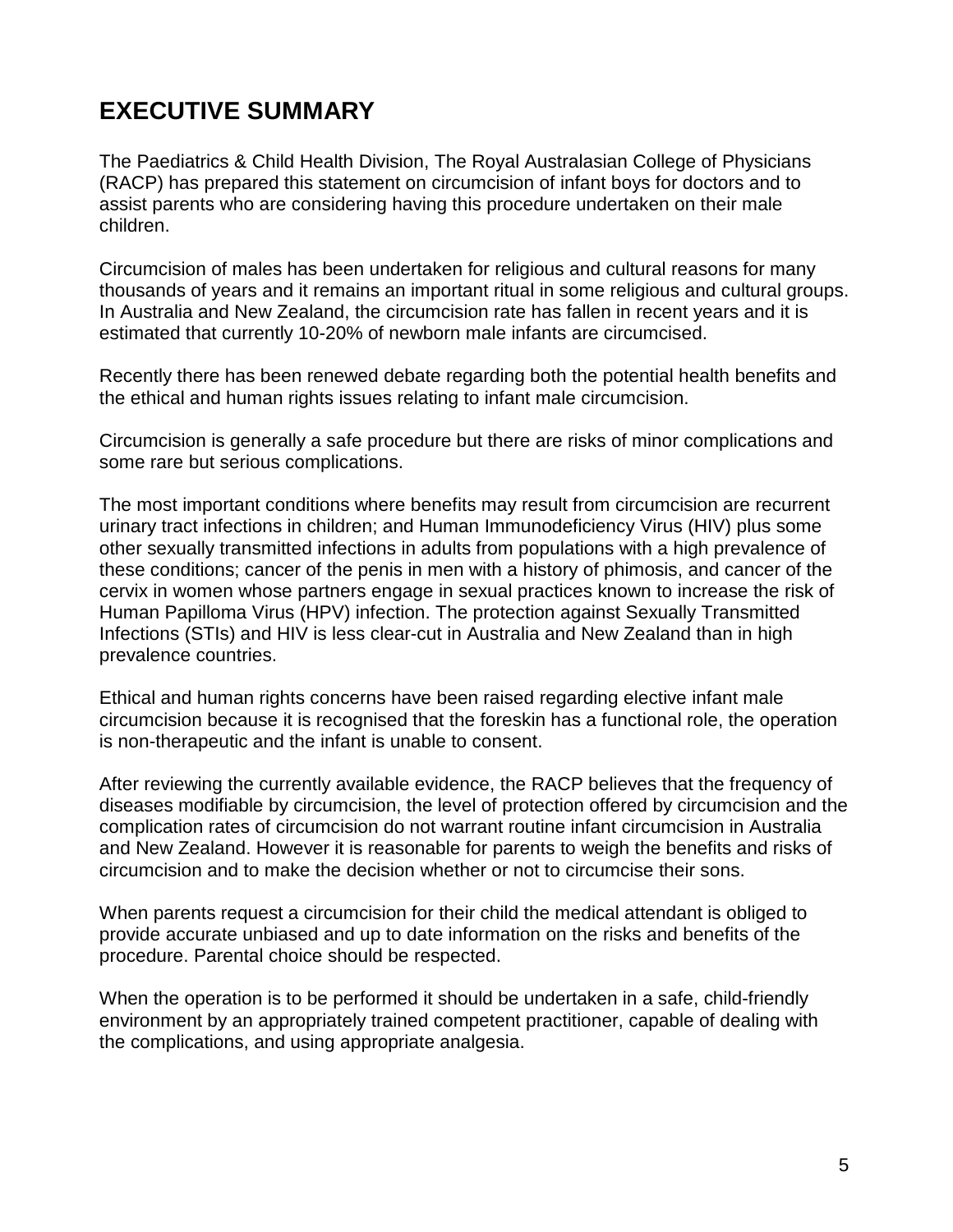# **INTRODUCTION**

The practice of circumcision in the male refers to the surgical removal of the foreskin of the penis. This policy relates to the implications of and indications for infant male circumcision. It does not relate to cases where there is a clear clinical need for intervention, nor directly to adult male circumcision. The policy is provided as a guide to professionals when assisting parents in decision-making, and as a resource for parents. The child's best interests are to be maintained at all times. The policy has been developed after a review and evaluation of the medical and scientific literature and evidence. The level and quality of the evidence utilised to come to the conclusions in this document is summarised in the text, according to the Scottish Intercollegiate Guidelines Network (SIGN) grading system for recommendations in evidence-based guidelines (Appendix 1).[1-3]

The decision to circumcise or not to circumcise involves weighing up potential harms and potential benefits. The potential benefits include connectedness for particular socio-cultural groups and decreased risk of some diseases. The potential harms include contravention of individual rights, loss of choice, loss of function, procedural and psychological complications.

## **ORIGINS & HISTORY**

Knowledge of the origins of circumcision has been lost and is disputed.[4] Some time after it was first practised circumcision became an important ritual in the Jewish and Muslim faiths.[5] In the Jewish faith circumcision is typically undertaken on the eighth day of life, while in the Muslim tradition there is no clearly prescribed age.[6]

Circumcision or a ritual variant such as sub-incision (slitting of the ventral part of the prepuce and urethra) was widely, but not uniformly practised by Australian Aborigines, as a mark of transition from childhood to adulthood. [7, 8] Supra-incision (slitting of the dorsal prepuce) is believed to have been practised by Polynesian groups, but is thought to have been disappearing from Maori culture by the time of European contact with Maori peoples.[9, 10]

Medically sanctioned circumcision of male infants and boys arose in Britain and the United States in the late nineteenth century, initially for control of masturbation, with a range of benefits proposed for the procedure.[11-13] In Britain, circumcision was concentrated in middle and upper income groups and hence was not done in more than about 35 per cent of boys at its peak in the 1920s. Australia and New Zealand adopted circumcision after Britain, but the practice became more widespread and lasted longer. Routine circumcision progressively declined from British medical practice from the 1940s.[6] In Australia, circumcision peaked at 85% prevalence in the 1950s and has declined since to between 10 and 20%.[6, 14] A recent telephone survey reported that 32% of Australian men less than 30 years of age were circumcised.[15] In New Zealand, the rate has declined further.[16] Internationally, circumcision rates vary widely.[6, 17] In the United States approximately 65% of male infants are estimated to undergo circumcision, and approximately half this number in Canada.[6, 18] Circumcision is relatively uncommon in South America, Central America, Asia and most of Europe.[6] South Korea deserves mention.[19] Until the Korean War, circumcision was rare. Following the extended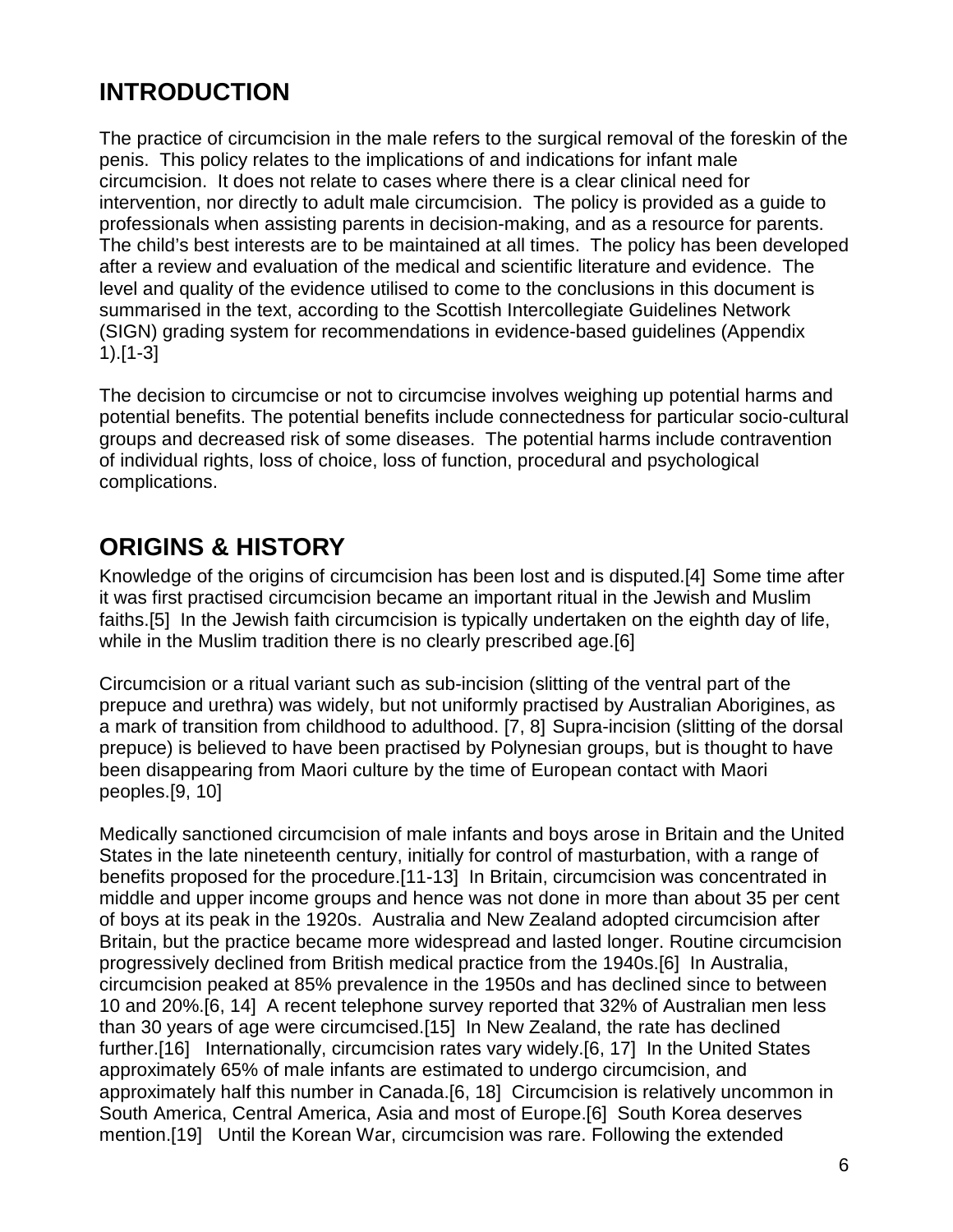occupation by US troops, about 50% of adolescent and adult males now choose circumcision. However, neonatal circumcision remains rare. Circumcision is performed after puberty and is seen as a choice to be made by young adult males.

# **ANATOMY OF THE FORESKIN**

The foreskin is a fold of penile skin which overlaps the glans penis.[20] It first appears at eight weeks of fetal life and soon grows forward over the glans penis. By 16 weeks it covers the glans. At this stage the epidermis of the under-surface of the foreskin is continuous with the epidermis covering the glans. Both consist of squamous epithelium. The foreskin (prepuce) and glans penis enclose a potential cleft, the preputial sac. A preputial space is then formed by a process of desquamation, and the prepuce increasingly separates from the glans. At the time of birth this process is incomplete in the vast majority of boys, and the foreskin is non-retractable. Complete separation of the foreskin occurs in most boys by the time of puberty.[20]

## **FUNCTIONS OF THE FORESKIN**

The foreskin has two main functions. Firstly it exists to protect the glans penis. Secondly the foreskin is a primary sensory part of the penis, containing some of the most sensitive areas of the penis.[21] The effects of circumcision on sexual sensation however are not clear, with reports of both enhanced and diminished sexual pleasure following the procedure in adults and little awareness of advantage or disadvantage in those circumcised in infancy.[22, 23] Two recent African studies reported no evidence of sexual disadvantage or dysfunction after adult circumcision.[24, 25] An Australian study of homosexual men reported that circumcision status did not affect their sexual experience.[26]

# **CARE OF THE FORESKIN**

It is normal for the inner surface of the foreskin to be fused to the glans in newborn males. It is also normal for the foreskin to be too narrow to retract (phimosis). Loosening of the foreskin and separation from the glans occurs gradually during childhood. Normal manipulation in young boys plays a part in this process. By five years of age, most boys are able to retract their foreskin partially, though some adhesions are usually present. Most boys can fully retract their foreskin by puberty.[20] The foreskin requires no special care during infancy. It should be left alone. Attempts to forcibly retract it are painful, often injure the foreskin, and can lead to scarring and phimosis. The foreskin can be retracted while bathing, at any age during childhood, as far as is comfortable, by the boy or his parents. Some or all of the glans and the inner-surface of the foreskin will usually be visible and can be cleaned with water along with the rest of the body.

It is important for young adult males to ensure that they do not have phimosis, because this can go unrecognised and represents a risk factor for a number of disorders.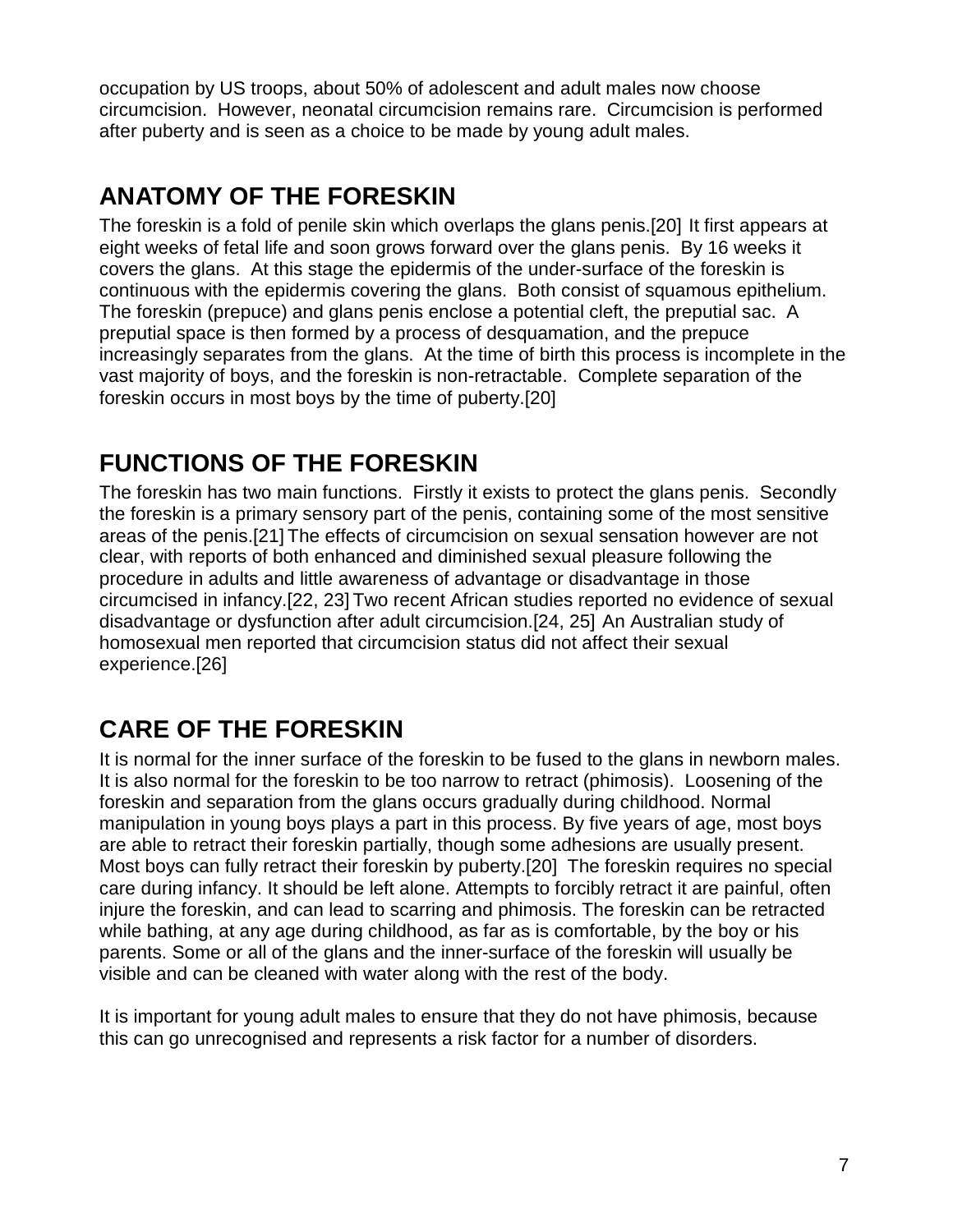## **CONTRAINDICATIONS TO NEWBORN AND INFANT CIRCUMCISION**

There are a small number of contraindications to newborn and infant circumcisions:

- Hypospadias and other congenital anomalies of the penis, e.g. epispadias
- Chordee (ventral angulation of the penis)
- Buried penis
- Sick and unstable infants
- Jaundice
- Personal or family history of a bleeding disorder
- Inadequate expertise and facilities.

## **TECHNIQUE OF CIRCUMCISION**

There are many methods of circumcision used throughout the world. In general terms, the steps of circumcision involve:

- Freeing the foreskin from the glans
- Excising the foreskin
- Providing haemostasis
- Facilitating wound healing.

The methods can be categorised as:

a) Procedures used in the first few weeks of life

- Freehand, assisted with a guided cutting device e.g. Mogen clamp
- Assisted with a haemostatic device e.g. Plastibell, Gomco.[27, 28]

b) Proceduresused in older infants, children and adults

Sleeve technique or assisted with a haemostatic device e.g. Plastibell, Gomco clamp.[27-29]

The procedures utilised in the first few weeks of life do not involve a formal surgical wound closure and depend for success on secondary wound healing. Those used subsequently involve a formal wound closure and therefore faster healing. Plastibell circumcision in the first few weeks of life has the advantage of being cheaper than a formal circumcision under general anaesthetic later in life.[30] (Level 2).

# **COMPLICATIONS OF CIRCUMCISION**

Most complications of circumcision are minor, but some can be severe. The overall reported rate of complications after circumcision is variable, but depending on the situation in which it is performed and the precise definition of complication, the complication rate is generally believed to be between one and four percent.[17, 31, 32] A recent systematic review reported a median complication rate of 1.5%, with a range of 0-16%.[33] The most frequent acute problem is haemorrhage, which may indicate an underlying vitamin K deficiency or haemophilia. The risk of postoperative bleeding after Plastibell circumcision is reported to be as high as 3%, but is generally thought to occur at a rate of about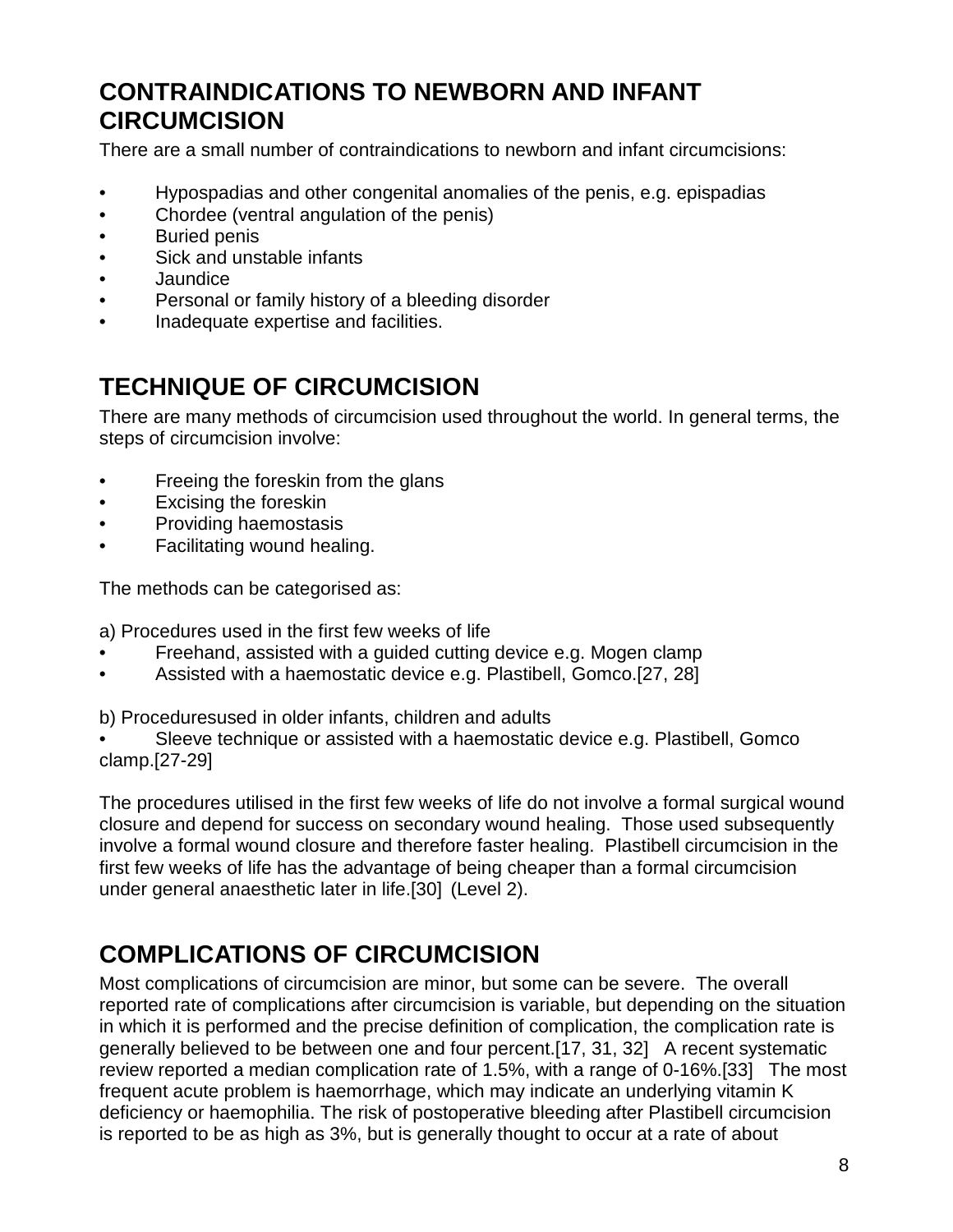0.8%.[17, 28, 33] (Level 2++) More extensive complications including fistula formation have occasionally been reported after Plastibell use.[34] Infection is usually minor but uncommonly septicaemia and meningitis may occur and rarely these complications may lead to death, even in modern times in modern health systems.[17, 35]

Freehand circumcision and the various techniques have uncommonly resulted in penile amputation.[36-38] Mono-polar diathermy and adrenaline have also been reported to cause serious complications and should be used with caution.[36, 39] Inadvertent urethral damage and fistula formation and loss of excessive amounts of skin are other uncommon, acute complications.[40-42] Longer term complications include meatal stenosis, secondary phimosis, secondary chordee, cutaneous tags, poor cosmetic appearance and psychological trauma.[42, 43] Children with prominent pre-pubic fat may have a concealed penis following surgery, but this tends to resolve at puberty.[44] Some men strongly resent having been circumcised as infants.[45] There has been increasing interest in this problem, evidenced by the number of surgical and non-surgical techniques for recreation of the foreskin.[46, 47]

## **ANALGESIA**

Infant circumcision without analgesia is unacceptable practice in Australia and New Zealand. Analgesic options include general anaesthesia, nerve block, topical anaesthetic and sucrose.

There are now consensus statements on the prevention and management of pain in the newborn which should be used to guide the clinical approach to analgesia for circumcision.[48-50] These statements emphasise that newborns may experience a greater sensitivity to pain compared with older age groups, such pain may have long-term consequences, and a lack of behavioural response (for example lack of crying) does not necessarily indicate absence of pain. In Sweden the law requires effective pain control for all circumcisions.[51] Painful neonatal experiences do have long-term consequences, even if not rooted in conscious memory. Taddio reported that circumcised boys had greater pain and cry during routine immunisation at 4-6 months of age than uncircumcised boys and pain scores were again higher if circumcision was unaccompanied by analgesia compared with those receiving topical anaesthesia.[52, 53] Sucrose was reported to be modestly effective in comparison with placebo in relieving minor procedural pain in neonates by Stevens.[54, 55] (Level 1+) However, Brady-Fryer did not note any benefit from sucrose or oral analgesia, possibly because of lack of evidence about the appropriate dose.[56] (Level 1+). Eutectic Mixture of Local Anesthetics (EMLA) was reported to be superior to placebo, however **dorsal penile nerve block (DPNB) is superior to both sucrose and EMLA and is considered the analgesia of choice for newborn circumcision**, but does require some special training for its effective application and avoidance of complications.[56-58] (Level 1+) Penile block and caudal block provide equal post-operative analgesia in older children undergoing circumcision under general anaesthesia.[59] (Level 1)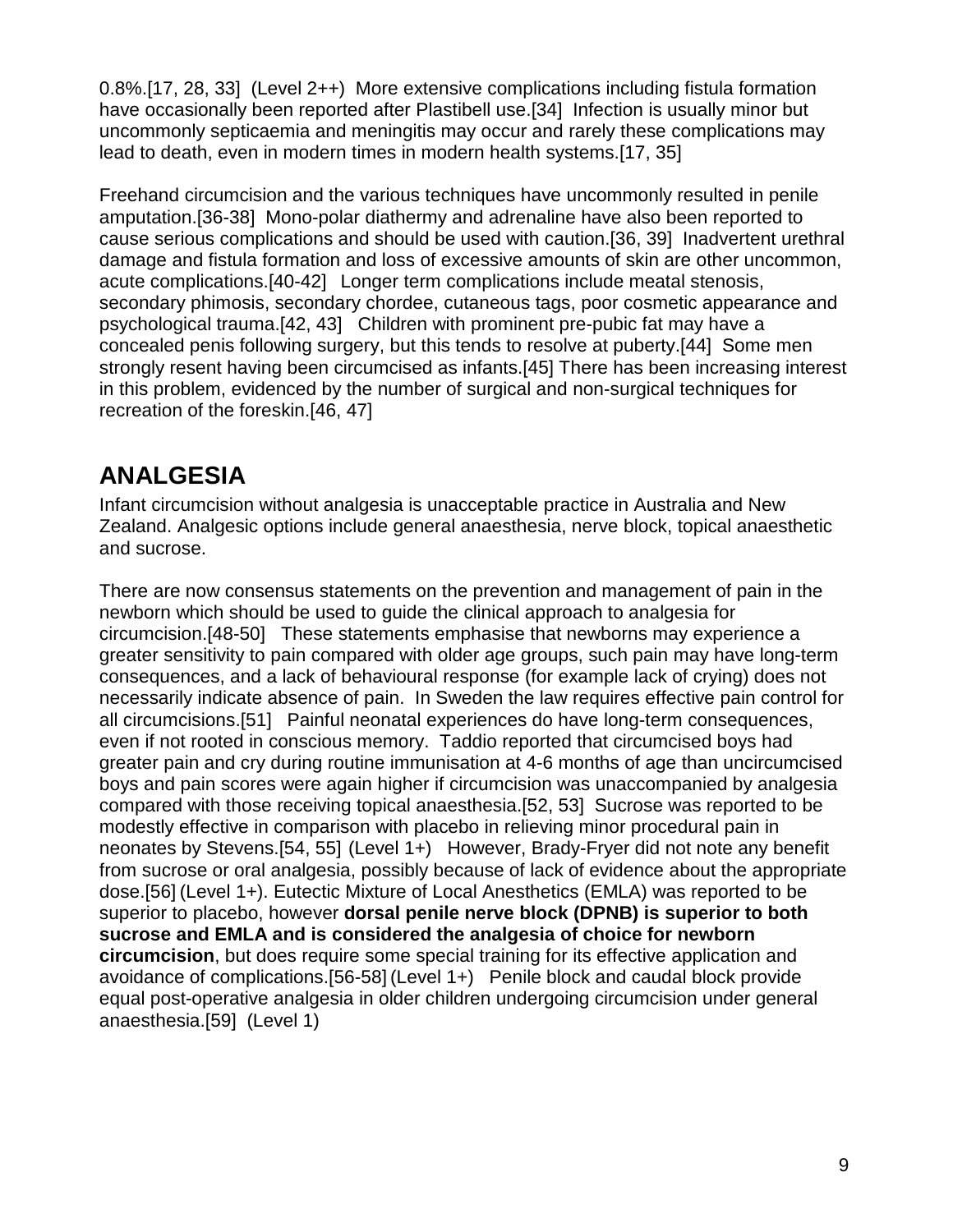# **THE ROLE OF CIRCUMCISION IN PREVENTING DISEASE**

Recent studies have found that circumcision may provide relative benefits including the potential prevention of UTIs (urinary tract infections) in infancy. Among adults in developing countries where the prevalence of sexually transmitted disease is high, circumcision reduces the risk of HIV/AIDS, syphilis and chancroid. In developed countries, circumcision may decrease the lifetime risk of penile cancer in men and cervical cancer in women among high-risk populations later in life. Despite these potential benefits, evidence must be placed in the context of study settings, local prevalence rates, timing of circumcision and cultural and religious beliefs. It should also be highlighted that circumcision provides only partial protection from the above conditions and there is a need for proper hygiene of the penis. Safe sexual practices are still essential and should not be replaced by circumcision.

Any potential benefits of circumcision must be weighed against the risks associated with circumcision.

### **URINARY TRACT INFECTION**

Urinary tract infection (UTI) occurs in up to 4% of boys, predominately in the first year of life, and in 11% of girls.[60] UTI generally causes an acute febrile illness in boys, with 25% of boys with UTI hospitalised and receiving parenteral antibiotics. Pyelonephritis occurs in 80% of febrile infants and young boys with UTIs, and permanent kidney damage is present in about 5%. There is an association between UTIs and chronic renal disease but UTI, in the absence of congenital hypoplasia or dysplasia, has not been proven to result in chronic renal failure or hypertension. About 1 in 20,000 children with a history of UTI will develop end-stage kidney disease.[61]

UTI is more common among uncircumcised boys, especially those with underlying renal tract anomalies.[62, 63] A systematic review combining results from 12 randomised controlled trials, cohort studies, and case-control studies investigating the association of circumcision and UTI concluded that circumcision reduces the risk of UTI by 10-fold.[64] A more recent meta-analysis of 18 studies of the prevalence of UTI confirmed the greater rates of UTI in uncircumcised boys.[65] (Level 2++) Nevertheless, 111 circumcisions would be required to prevent one UTI because of the low baseline risk of UTI, and only boys at high risk of recurrent UTI would benefit from newborn circumcision. Recurrence of UTI has been found to occur in up to 35% of boys who are diagnosed with UTI in the first year of life; however, most repeated infections occur after one year of age (up to 12%) and boys with greater than two recurrent UTIs generally have underlying urinary tract abnormalities such as vesicoureteric reflux (VUR) and obstructive uropathy.[61, 64, 66, 67] In these cases, authors of the systematic review suggested that circumcision should be considered, as they estimated that only 11 circumcisions would be required in boys with recurrent UTI and four in boys with high grade VUR to prevent one UTI.[64] (Level 2++). Evidence of a benefit of circumcision in preventing urinary tract infection beyond early childhood is limited because the prevalence of UTI decreases quite dramatically in both circumcised and uncircumcised boys after the first month of life, because there are limited studies including older children and because the morbidity associated with UTI is less severe as children get older.[66]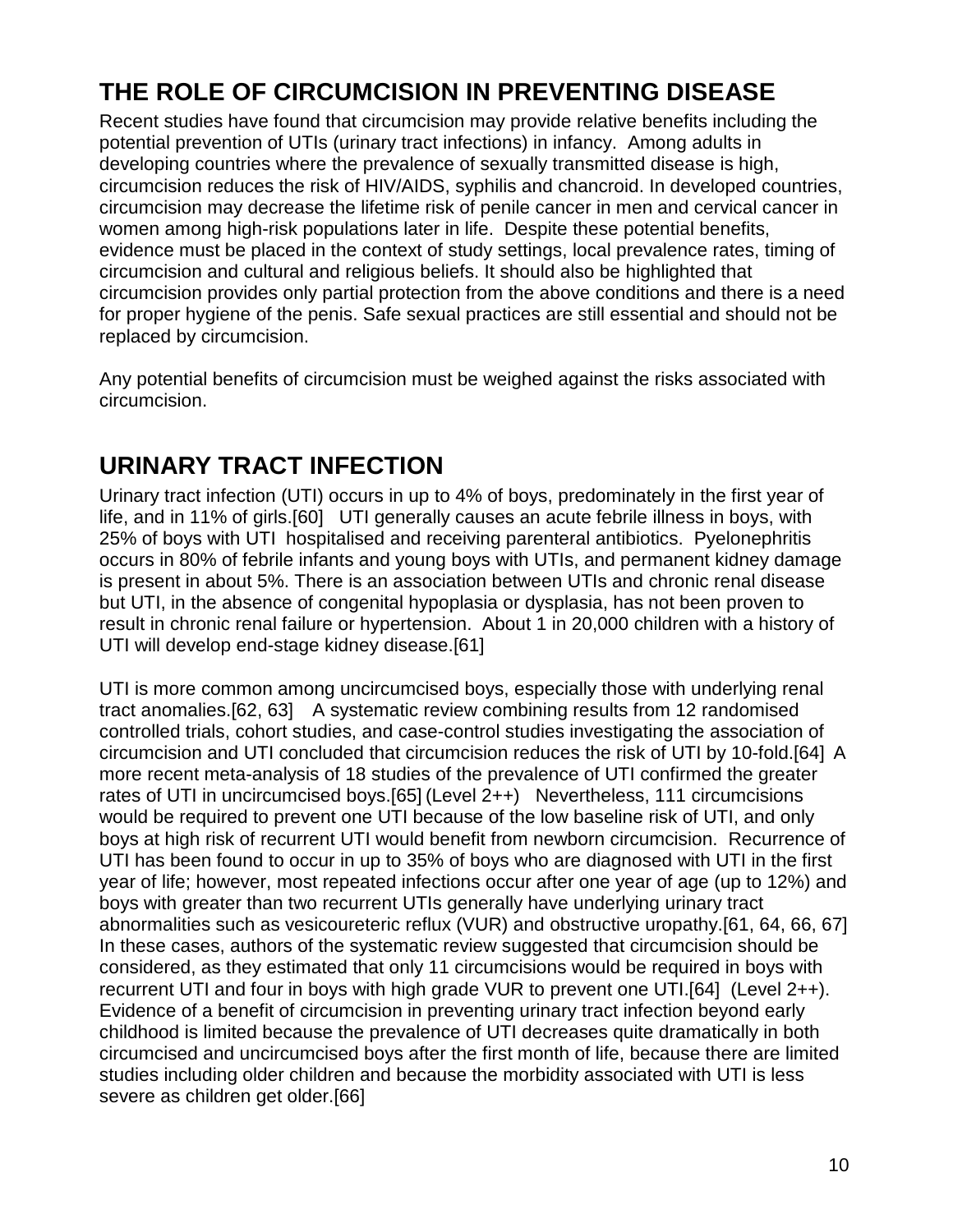# **SEXUALLY TRANSMITTED INFECTIONS**

There has been conflicting evidence regarding the association between circumcision and sexually transmitted infections (STI) based on the type of research study, the specific STI and the population and setting in which the study was undertaken. Research findings from three population-based random surveys of men performed in Australia, the US and Britain have shown relatively consistent results and no difference in the proportion of circumcised and uncircumcised men reporting ever being diagnosed with any STI, bacterial STI, or viral STI; and no association between circumcision and gonorrhoea, genital chlamydia, syphilis, non-specific urethritis, genital herpes, genital warts, or trichomonas.[15, 68, 69] (Level 2+) A longitudinal study conducted among men up to 25 years of age in Christchurch, New Zealand reported that circumcision was protective against STI in general.[70] (Level 2+) These findings were at variance with a similar sized study of a cohort born in Dunedin, New Zealand five years earlier. In this study serological evidence of HSV2 infection (the commonest cause of genital herpes) to age 26 years and self reported STIs to age 32 were not different in the circumcised and uncircumcised.[71, 72] These findings suggest that circumcision status does not make a significant difference when the prevalence of STI is relatively low in the general population, as in Australia and New Zealand.

By contrast, a systematic review and meta-analysis of 26 research studies found circumcised men to have a reduced risk of syphilis and a lower association rate with genital herpes and chancroid. These studies were performed principally in African countries (20/26 studies) and among men at higher risk of STI (16/26) (Level 2-). An assessment and summary review of research studies of additional STI highlighted that male circumcision was protective against gonorrhoea, but that there was no association or inconclusive evidence of an effect of circumcision on genital herpes, genital warts and chlamydial, non-gonococcal or other types of urethritis.[73, 74] (Level 2-) Circumcision appears not to decrease the risk of STIs for men who have sex with men.[75]

Recent follow-up of adult circumcision in Africa has confirmed the protective effect of circumcision against acquisition of HPV and HSV infections.[76-79] (Level 1) There were lower rates of other infections in these studies as well, including chlamydia and trichomonas in some studies, but lack of evidence of protection in others.[80]

One study covering six non-African countries found that women with invasive cervical cancer who had circumcised partners were 6 times less likely to be seropositive for chlamydial infection than the partners of uncircumcised men.[81] (Level 2+) A recent African study demonstrated decreased rates of trichomonal infection, bacterial vaginosis and genital ulceration.[79, 82-84] (Level 1)

These findings indicate that adult circumcision confers a protective benefit against STIs to males, in high-risk populations.

# **HIV/AIDS**

Three recent randomised trials conducted in South Africa, Uganda and Kenya, all countries with high prevalence of HIV, reported benefit of adult male circumcision in reducing HIV incidence in men, with circumcision halving the risk of adult males contracting HIV through heterosexual intercourse.[80, 85, 86] (Level 1+) Prior to these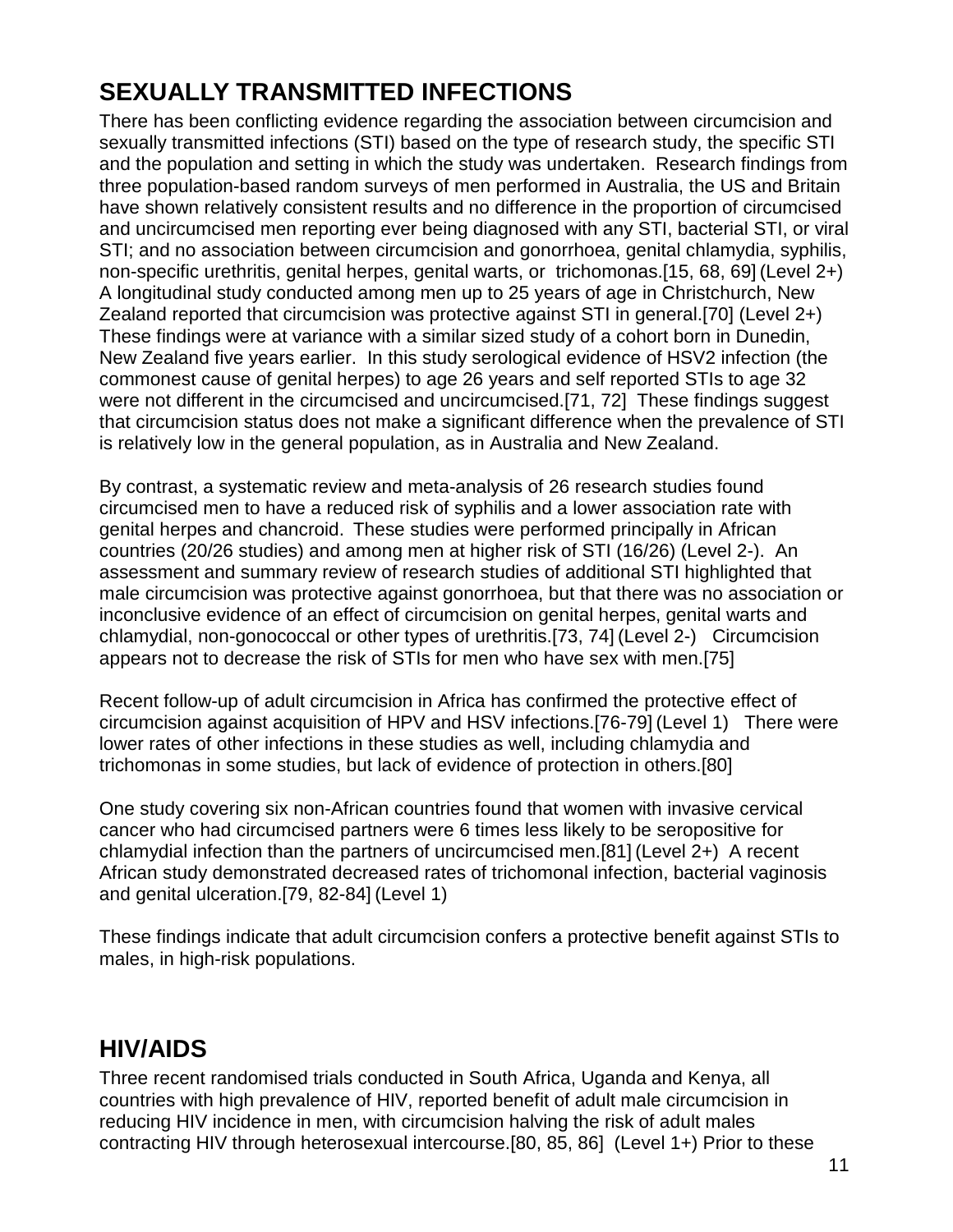results, a comprehensive assessment and systematic review of 37 observational studies undertaken in 2005 also showed a consistent association between male circumcision and prevention of HIV.[87, 88] A further systematic review has now been undertaken confirming these results.[89] (Level 1+) A population survey conducted in South Africa however failed to show benefit of circumcision in prevention of acquisition of HIV.[90] In addition there has been recent criticism of early cessation of clinical trials because of clear therapeutic benefit because of the tendency for this practice to over-emphasise benefit.[91] Nevertheless United Nations agencies emphasise that male circumcision should be considered as a part of a comprehensive prevention package in Africa, but that warn it does not provide complete protection against HIV.[92] (Level 1+) A systematic review published in 2008 was equivocal about the protective benefits of circumcision in protecting men who have sex with men from HIV transmission, but recommended further evaluation.[93] A Ugandan study showed that adult male circumcision did not reduce the acquisition of HIV by the female sexual partners of HIV infected, circumcised men, and suggested an increased risk of HIV acquisition in these women.[94] (Level 2)

It is still not clear that the findings from African studies, where the predominant mode of HIV transmission is heterosexual intercourse, can be extrapolated to Australia and New Zealand or other western countries, which have much lower rates of HIV infection and where the predominant mode of transmission is penile-anal sex among men.[93, 95] A recent Australian report provides some information on this issue. A longitudinal study of 1427 initially HIV-negative homosexual Australian men showed that in the 53 who later seroconverted circumcision status was not identified as a relevant factor.[75] However among those with a preference for the insertive role in anal intercourse, being circumcised was associated with a reduction in risk of HIV seroconversion.

### **HPV AND CERVICAL CANCER**

Human papillomavirus (HPV) causes genital warts in men and women, and has been most commonly linked with cancer of the cervix, with up to 99% of cases attributed to infection by oncogenic HPV genotypes. HPV infection prevalence rates vary between 13% and 52% among men. Circumcision has been shown to protect against HPV infection in a number of studies.[96-98] (Level 2+) A case control study of cervical cancer limited to women who only ever had one male partner, found that overall there was no association between circumcision status and cervical cancer. When the analysis was limited to men who had five or more partners and sex with prostitutes, circumcision did appear to reduce cancer risk in these women.[96] (Level 2+)

The introduction of HPV vaccination is expected to dramatically reduce the incidence of HPV infection and cervical cancer. The role of these vaccines in decreasing risks of HPV infection is now well established.[99, 100] It has been acknowledged that effective implementation of the HPV vaccines may lead to the virtual eradication of cervical cancer.[101] There have been calls for the extension of immunisation programs to boys, to aid in containing their risks as well.[102, 103]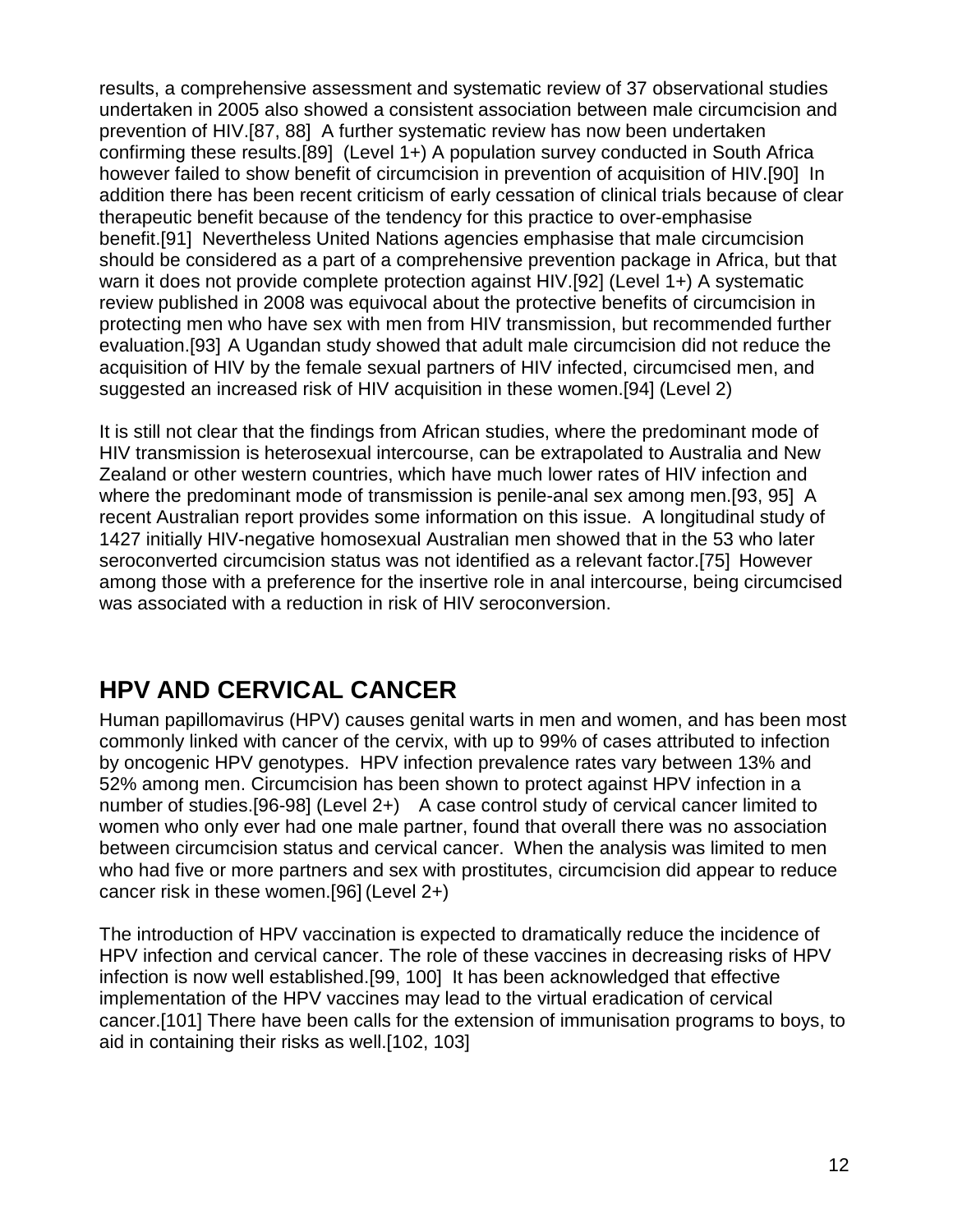# **PENILE CANCER & PROSTATE CANCER**

Cancer of the penis is extremely rare with an incidence of 1 in 250,000 Australian men.[104, 105] The increased risk of cancer of the penis in uncircumcised men is strongly associated with phimosis. A number of other factors including genital warts, smoking, past sexually transmitted diseases, sexual relationship outside marriage, multiple sexual partners, poor genital hygiene, previous genital conditions, penile rash (lasting longer than 1 month) or penile tear have all been identified as risk factors.[106-109] (Level 2+) A Danish study has shown decreasing prevalence of penile carcinoma from 1.15 per 100,000 person years in 1943-7 to 0.8 per 100,000 person years in 1988-90 and given the low and constant circumcision rates (2.3%), researchers have attributed the fall to improved sanitary installations and associated penile hygiene.[110]

Prostate cancer is the most common cancer diagnosed among Australian men with an incidence of 1 in 700.[104] Several reports have suggested a link between circumcision and a lower risk of prostate cancer.[111, 112] This association has not been consistent and more recent reviews have failed to confirm it.[113-115] (Level 2+)

### **SUMMARY OF PROTECTIVE BENEFITS OF CIRCUMCISION**

Circumcision provides some benefit in preventing UTI in boys, particularly in those with underlying anatomical anomalies of the urogenital tract.

In low prevalence populations such as Australia and New Zealand circumcision does not provide significant protection against STIs and HIV, and is less effective than safe sex practices.

Circumcision decreases the risk of penile cancer probably by preventing phimosis. Circumcision may offer protection against development of cervical cancer in high risk populations, but is overshadowed as a protective measure by HPV vaccines. Circumcision has not been demonstrated to decrease the risks of prostate cancer.

### **LEGAL STATUS OF INFANT CIRCUMCISION**

Circumcision of males is legal in Australia, New Zealand, the UK, USA and Canada. However, routine neonatal circumcision has been declared unlawful in South Africa, Sweden (except on religious grounds) and Finland.

New Zealand health practitioners who perform the procedure are covered by a number of laws and regulations. Circumcision is defined as a restricted activity under the Health Practitioners Competency Assurance Act (2003).[116] This means that the procedure is only to be performed by a medical practitioner. The legal acceptance in Australia & New Zealand is based on clearly established rights of parents to make decisions about medical treatment for their children. Society may however decide to place limitations on the scope of such parental choices if significant harm results from such choices.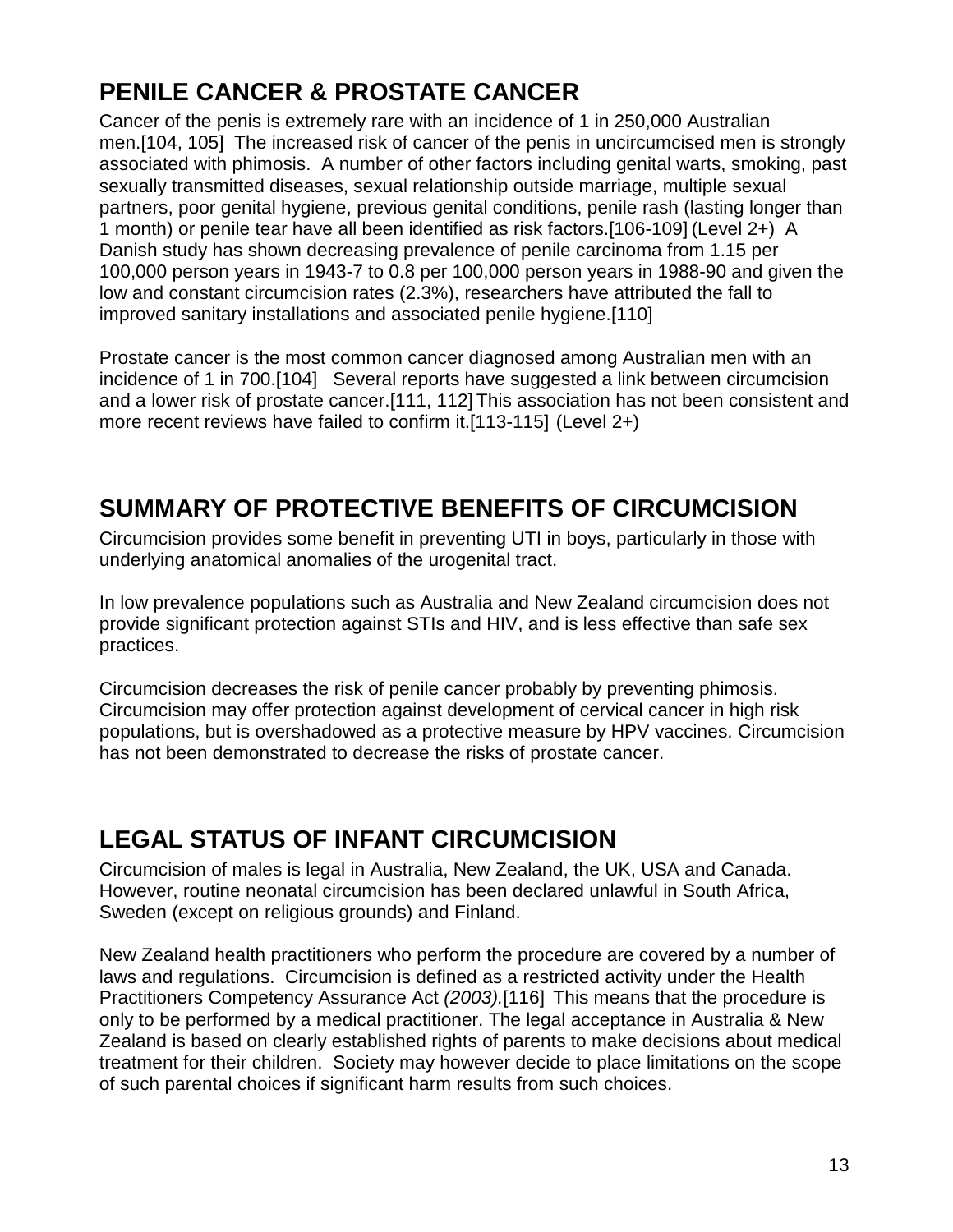A legal convention applying to the best interest of children is Article 3 of the United Nations Convention on the Rights of the Child.[117] This international treaty has been ratified by Australia and New Zealand. Article 3 requires that, in all actions concerning children, the best interests of the child shall be the primary consideration. This is consistent with New Zealand and Australian legislation.

The British Medical Association's statement on the Law and Ethics of Male Circumcision states that "if it was shown that circumcision where there is no clinical need is prejudicial to a child's health and well being it is likely that a legal challenge on human rights ground would be successful. Indeed if damage to health was proven there may be obligations on the State to proscribe it".[118]

Some jurisdictions recommend that a decision to circumcise an infant should be agreed to by both parents.

# **ETHICAL CONSIDERATIONS OF NEONATAL CIRCUMCISION**

Circumcision of infant males is a medical procedure. The ethics of this medical procedure fall within the ethical framework which applies to all medical procedures performed on children. This framework has 3 main principles: (1) Focus on the child, and their needs and interests; (2) minimisation of harm to the child (including prevention of avoidable/unnecessary harm); (3) recognition of the child's parents as the decisionmakers for the child (on the basis that this best promotes the child's interests and wellbeing). The standard ethical position is that parents have the right and obligation to make medical decisions for their child – a right which can only be taken away from parents if their decision is significantly detrimental to the child. The standard ethical obligations of doctors are to act in the child's best interests, not cause excessive or avoidable suffering to a child, and provide the child's parents with information so that they are able to make a fully informed decision about their child's health care. A basic ethical requirement for performing a medical procedure on a child is that it can reasonably be expected to produce more benefits than burdens (in the long term) for the child.

Parental reasons for wanting infant male circumcision fall broadly into three categories: (1) health, (2) hygiene and appearance, and (3) religio-cultural reasons. Depending on their reasons, parents are aiming to secure different types of benefits for their child: physical health (medical) benefits, and/or psychosocial benefits of various kinds. The physical health benefits for a male of being circumcised (e.g. reduced risk of HIV infection) could largely be obtained by deferring circumcision to a much later age. The psychosocial benefits that parents seek, including full inclusion and participation in a religious or cultural community, or fitting in with family and social group norms, often cannot be obtained unless circumcision is done in the newborn period, as required by the religious or cultural customs.

Since circumcision involves physical risks which are undertaken for the sake of psychosocial benefits or debatable medical benefit to the child, the ethical question is whether it is ethically justifiable to allow parents to make this decision for their child – or is it a parental decision which ought to be overridden because it is detrimental to the interests of the child?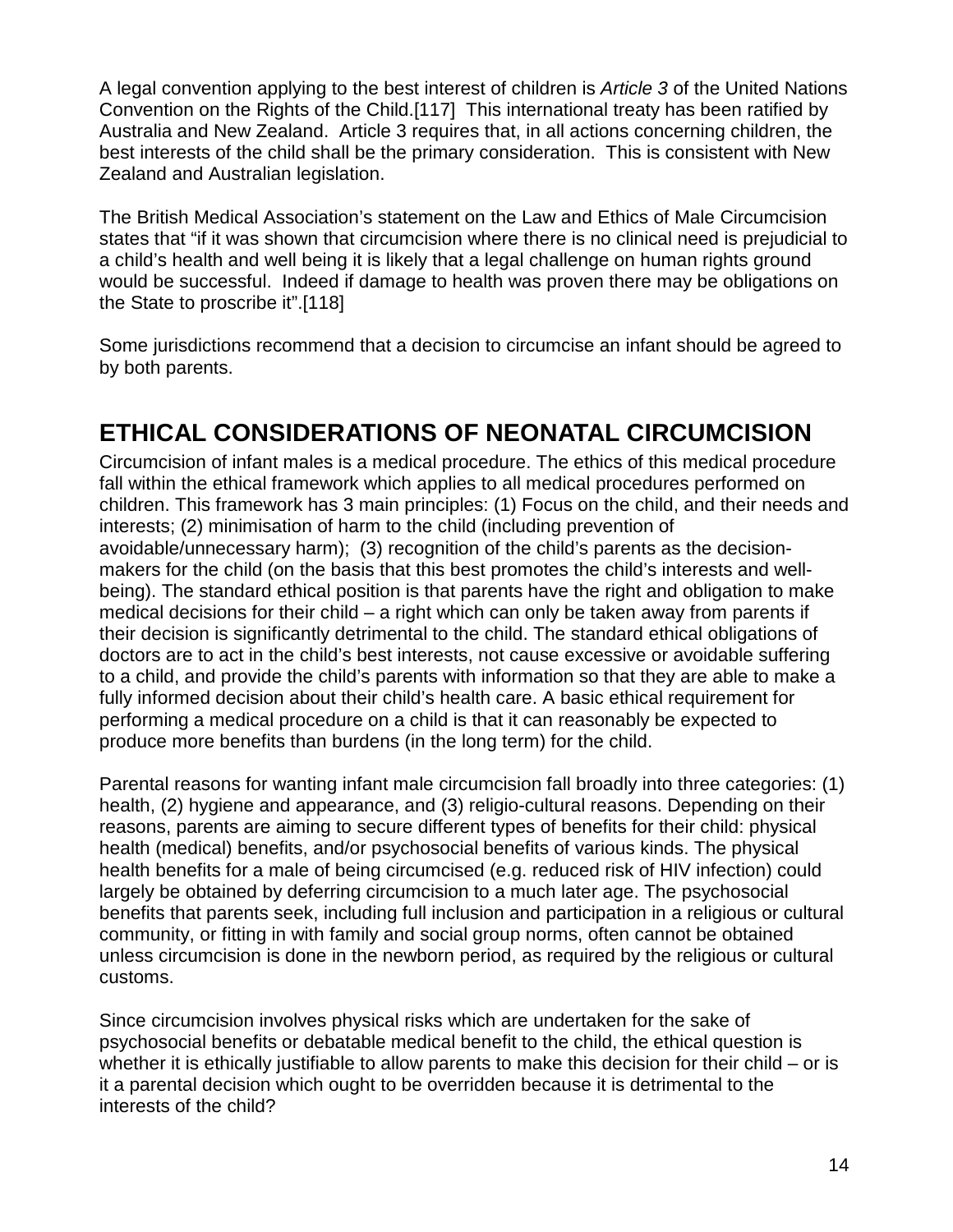There are analogous situations where parents decide on medical procedures for a child that involve physical risk to the child, and where the intended benefits are primarily psychosocial. Cosmetic procedures are an obvious example – e.g. removal of skin lesions, pinning of ears, re-shaping of the skull. The psychosocial benefits (fitting in, not being subject to ridicule or exclusion) are often regarded as clearly worth the physical risks of the procedure. Obtaining bone marrow from one child for transplant to a sibling is another clear example of seeking psychosocial benefits (i.e. survival of a sibling) at the risk of physical distress and harm. Thus infant male circumcision is not ethically unique. Physical risk to children is sometimes tolerated for the sake of psychosocial benefit to them. For infant male circumcision, the issue is whether the risk/benefit ratio is within reasonable bounds, and hence able to be left to the discretion of parents.

Some of the risks of circumcision are low in frequency but high in impact (death, loss of penis); others are higher in frequency but much lower in impact (infection, which can be treated quickly and effectively, with no lasting ill-effects). Low impact risks, when they are readily correctable, do not carry great ethical significance. Evaluation of the significance of high-impact low-frequency risks is ethically contentious and variable between individuals. Some are more risk averse than others. However, a statistical risk of death is not generally regarded as an absolute barrier. Most patients and most people in general accept the very low probability of death as a risk they are willing to take in pursuit of medical benefits, lifestyle, recreation, employment, and so on. The benefits of circumcision (or disadvantages of non-circumcision) are not readily assessable by doctors (unless they happen to belong to the same religious or social community as the parents), as they depend upon the role of circumcision within that community.

This suggests that parents are in principle better placed than doctors to weigh up the risks and benefits of circumcision for male infants. It is ethically appropriate for the decision about infant male circumcision to be left in parents' hands, with the proviso that the decision may be overridden in individual cases where circumcision poses greater than average physical risks to the child (for example, because of concurrent morbidities). To deny parents the option to choose circumcision for their male infant would be to judge that it is clearly detrimental to a child's overall well being and interests in all circumstances.

Parents will need comprehensive, accurate information about the procedure (including options for how, when and by whom it might be performed), the risks, and how these could be minimised or managed if they occur. The information to be provided legitimately includes the opinion or recommendation of the doctor. Doctors who have a conscientious objection to performing infant male circumcision should make this known and refer parents to another doctor.

The option of leaving circumcision until later, when the boy is old enough to make a decision for himself does need to be raised with parents and considered. This option has recently been recommended by the Royal Dutch Medical Association.[119] The ethical merit of this option is that it seeks to respect the child's physical integrity, and capacity for autonomy by leaving the options open for him to make his own autonomous choice in the future. However, deferring the decision may not always be the best option. As noted earlier, the psychosocial benefits of circumcision (e.g. full inclusion in a religious community) may only be obtained if circumcision is done in infancy. Waiting until the boy is twelve years old or more (i.e. old enough to make his own decision) may mean losing benefits that circumcision was intended to produce.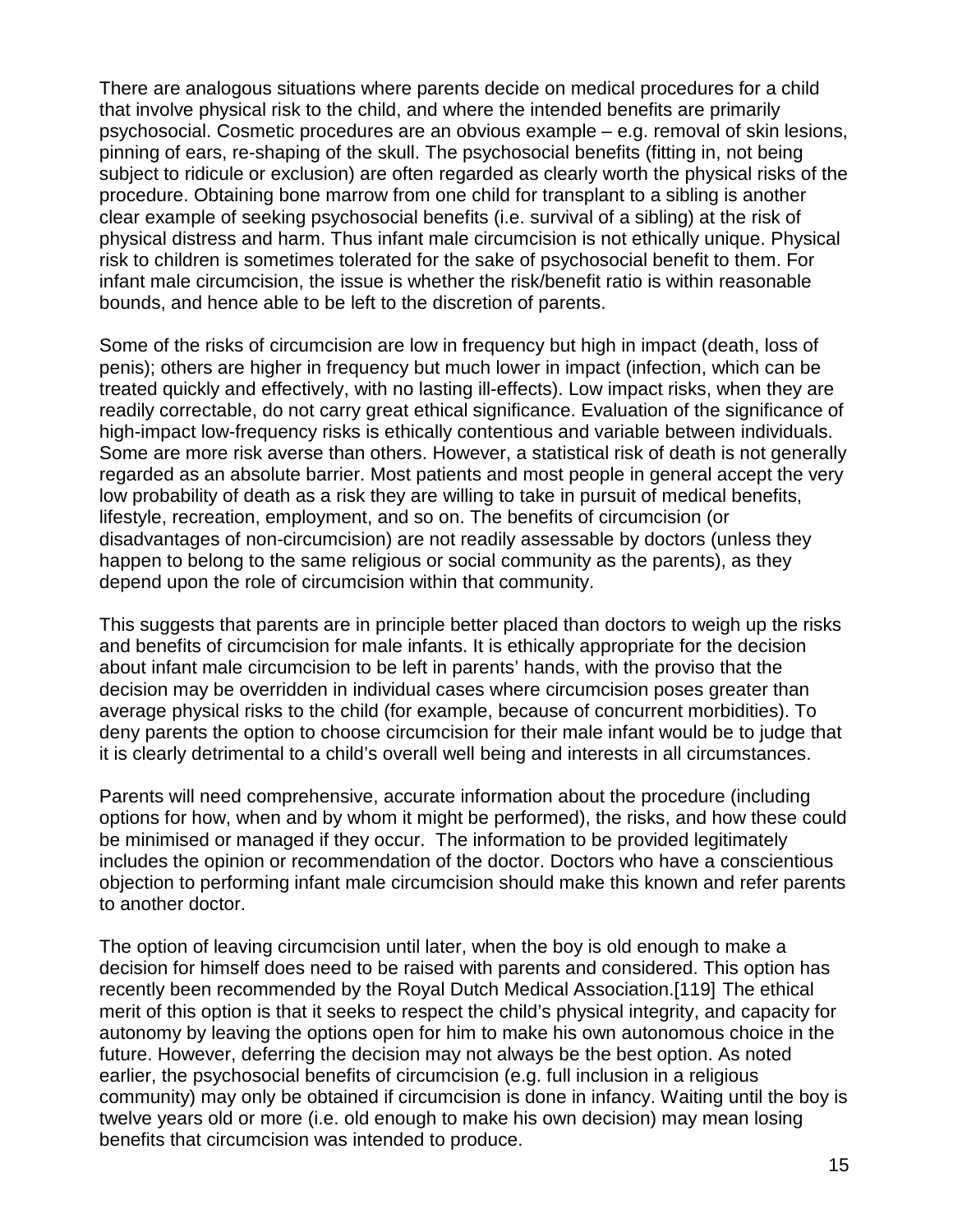Children may grow up to disagree with decisions that parents have made for them when they were young. This cannot always be prevented or avoided. Some decisions have to be made at the time. The later disagreement of the child does not show that the parents' decision at the time was unethical or wrong. Parents and doctors have to decide the basis of their own evaluations of benefits and burdens, being aware that they are making predictions and that nothing is guaranteed. A boy circumcised as an infant may deeply resent this when he grows older; he may want what he cannot have – not to have been circumcised. But it is also possible that a boy not circumcised as an infant (so that he can make his own decision later), may also deeply resent this. He may also want what he cannot now have – to have been circumcised as a baby.

# **SUMMARY OF LEGAL & ETHICAL ISSUES**

In New Zealand and Australia at the present time, newborn and infant male circumcision is legal and generally considered an ethical procedure, if performed with informed parental consent and by a competent practitioner with provision of adequate analgesia. In the absence of evidence of risk of substantial harm, informed parental choice should be respected. Informed parental consent should include the possibility that the ethical principle of autonomy may be better fulfilled by deferring the circumcision to adolescence with the young man consenting on his own behalf. Neonatal male circumcisions may be performed by non-medical operators in Australia or by doctors who are not paediatric surgeons or urologists in Australia and New Zealand. The College should advocate for proper standards, training and supervision of all operators. Doctors advising parents have an ethical duty to present clear and unbiased information, and to direct parents to competent operators when they choose to proceed.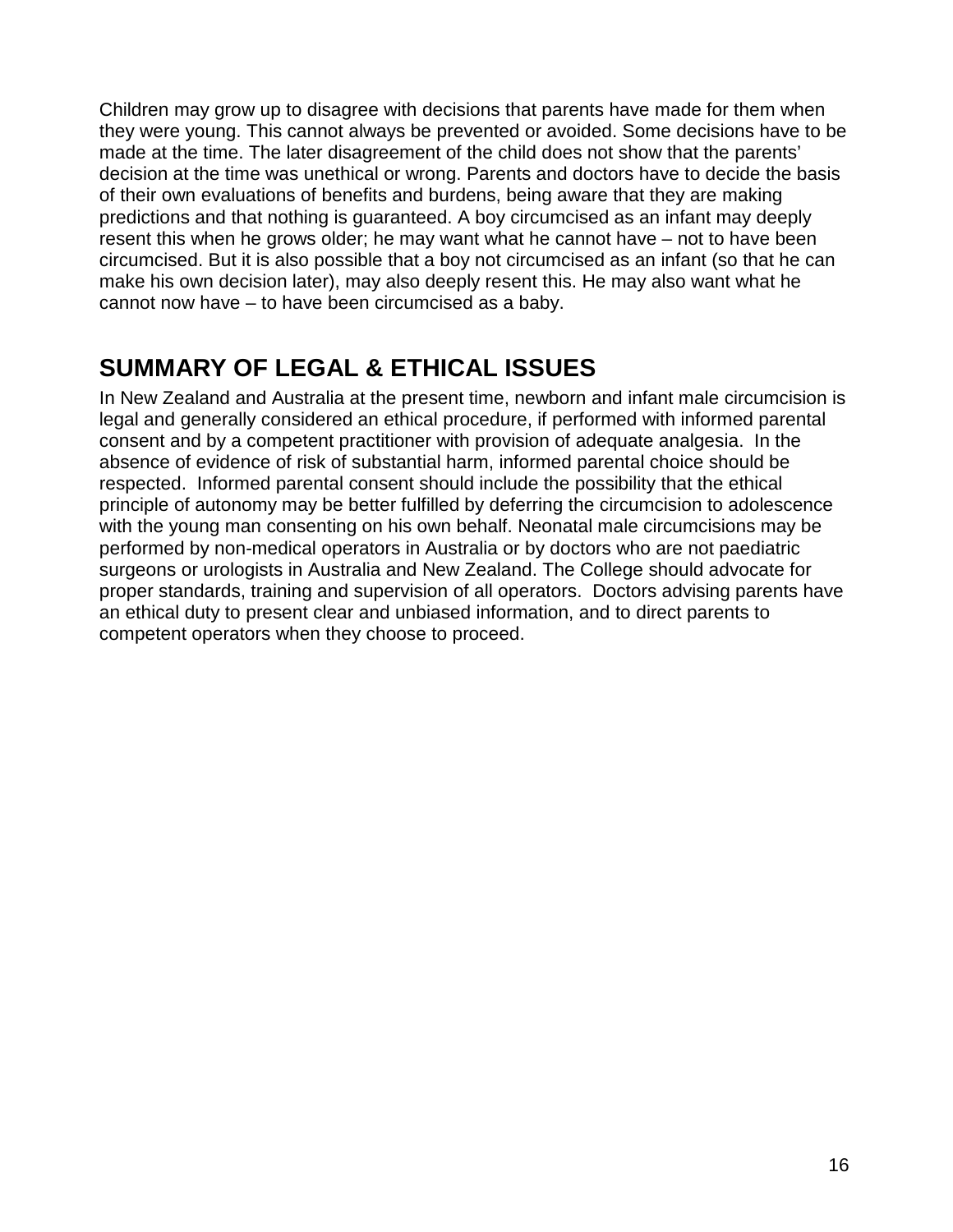### **Appendix 1**

#### **Scottish Intercollegiate Guidelines Network (SIGN) grading system for recommendations in evidence based guidelines**

#### **Levels of evidence**

1++ High quality meta-analyses, systematic reviews of RCTs, or RCTs with a very low risk of bias

1+ Well conducted meta-analyses, systematic reviews of RCTs, or RCTs with a low risk of bias

1 Meta-analyses, systematic reviews of RCTs, or RCTs with a high risk of bias 2++ High quality systematic reviews of case-control or cohort studies; or high quality case-control or cohort studies with a very low risk of confounding, bias, or chance and a high probability that the relationship is causal

2+ Well conducted case-control or cohort studies with a low risk of confounding, bias, or chance and a moderate probability that the relationship is causal

2 Case -control or cohort studies with a high risk of confounding, bias, or chance and a significant risk that the relationship is not causal

- 3 Non-analytic studies, e.g. case reports, case series
- 4 Expert opinion

Source: Harbour R, Miller J for the Scottish Intercollegiate Guidelines Network Grading Review Group. A new system for grading recommendations in evidence based guidelines. BMJ 2001;323:334-336. http://www.bmj.com/cgi/content/full/323/7308/334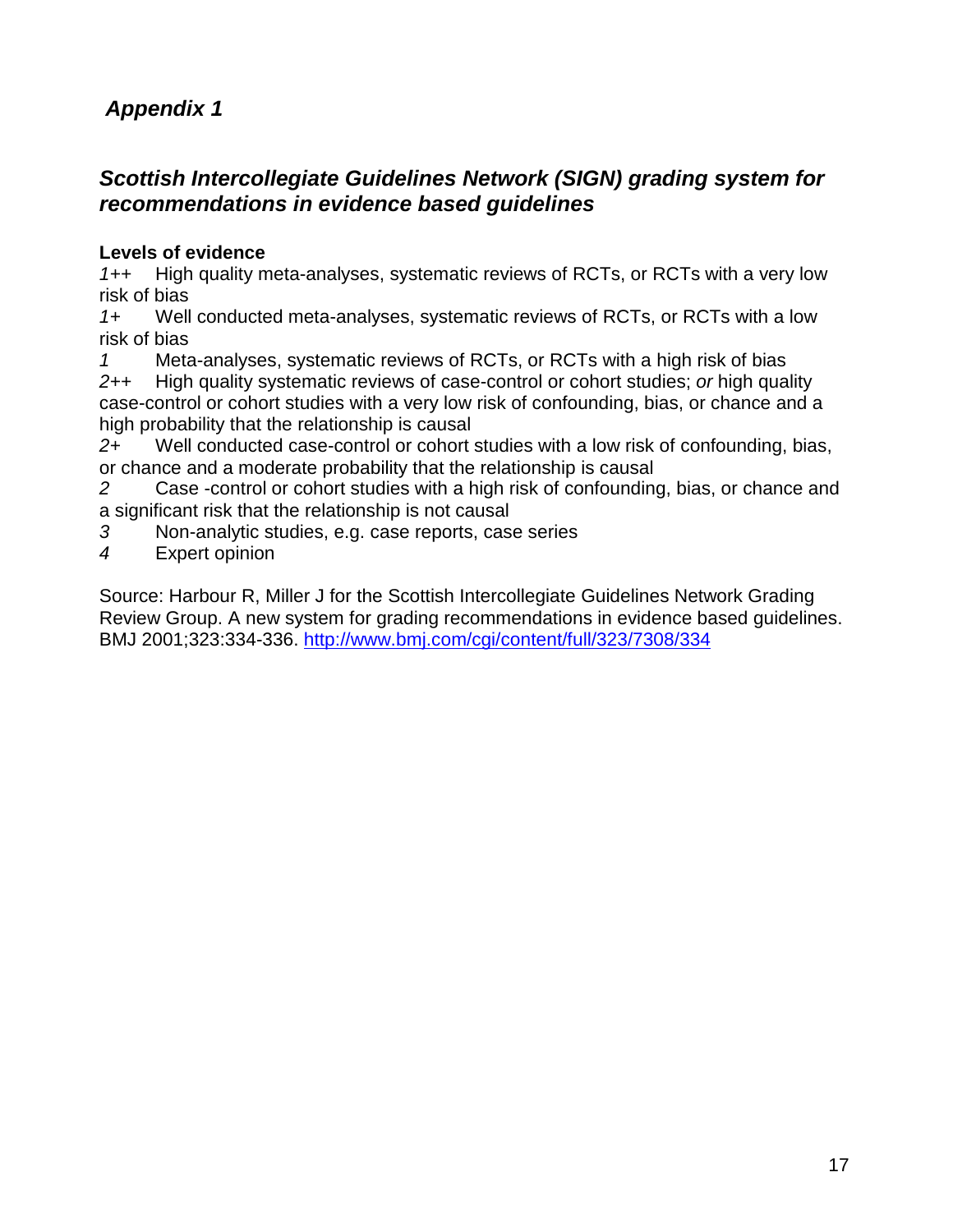#### **SUMMARY STATEMENTS OF OTHER PROFESSIONAL BODIES**

#### **Canadian Paediatric Society (CPS)**[120]

Canadian Medical Association Journal 1996; 154(6): 769-780. A review of literature on circumcision was undertaken by the Fetus and Newborn Committee of the Canadian Paediatric Society, with extensive discussion over a 24 month period weighing up strength of evidence to assess whether the health of boys and men was improved by neonatal circumcision. It looked at cost-effectiveness in preventing penile problems and associated urinary tract conditions. The CPS concluded that while there is evidence that circumcision results in an approximately 12 fold reduction in the incidence of UTI during infancy, evaluation of alternative methods of preventing UTI in infancy is required. There is inadequate information to recommend circumcision as a public health measure to prevent HIV transmission and reduce the incidence of penile cancer. Such an even balance exists overall for the evidence of the benefits and harms of circumcision and as such, evidence does not support recommending circumcision routinely in newborns. The position of the CPS is unchanged from that taken in 1982. The final recommendation was that circumcision of newborns should not be routinely performed.

#### **American Academy of Pediatrics (AAP)**[121]

Task Force on Circumcision Policy Statement Pediatrics Vol 103(3) 686-93 Mar 1999 Over the past several decades, the AAP has published numerous policy statements on neonatal circumcision of the male infant. From its 1971 manual, to the 1975 and 1983 revisions, the Academy concluded that there was no absolute medical indication for routine circumcision. Due to new research on circumcision status and UTI and sexually transmitted disease, the Academy concluded that newborn male circumcision has potential medical benefits and advantages as well as disadvantages and risks. The Task Force decided it was therefore necessary to re-evaluate and analyse the recent research and literature, adopting an evidence-based approach. They concluded that where there are potential benefits and risks, and yet the procedure is not essential to the current well being of a child, the parents should determine what is in the best interest of the child. In order to assist all parents in making an informed choice, accurate and unbiased information should be given, as well as an opportunity to discuss this decision. Where the decision has been made to circumcise, procedural analgesia should be provided, and performed only on those infants who are stable and healthy. Existing scientific evidence, although demonstrating potential benefits is not sufficient to recommend routine neonatal circumcision.

#### **Royal College of Surgeons of England**[122]

Statement from the British Association of Paediatric Surgeons, the Royal College of Nursing, the Royal College of Paediatrics and Child Health, The Royal College of Surgeons of England and the Royal College of Anaesthetists. The natural history of separation of the foreskin - thereby making it retractable is a process in development at birth and continues up to 3 years of age in 90% of boys, although can be well into childhood for a small proportion. The process is spontaneous without the need for manipulation. The one absolute indication for circumcision is pathological phimosis (nonretractable foreskin) which is unusual before five years of age. Those performing the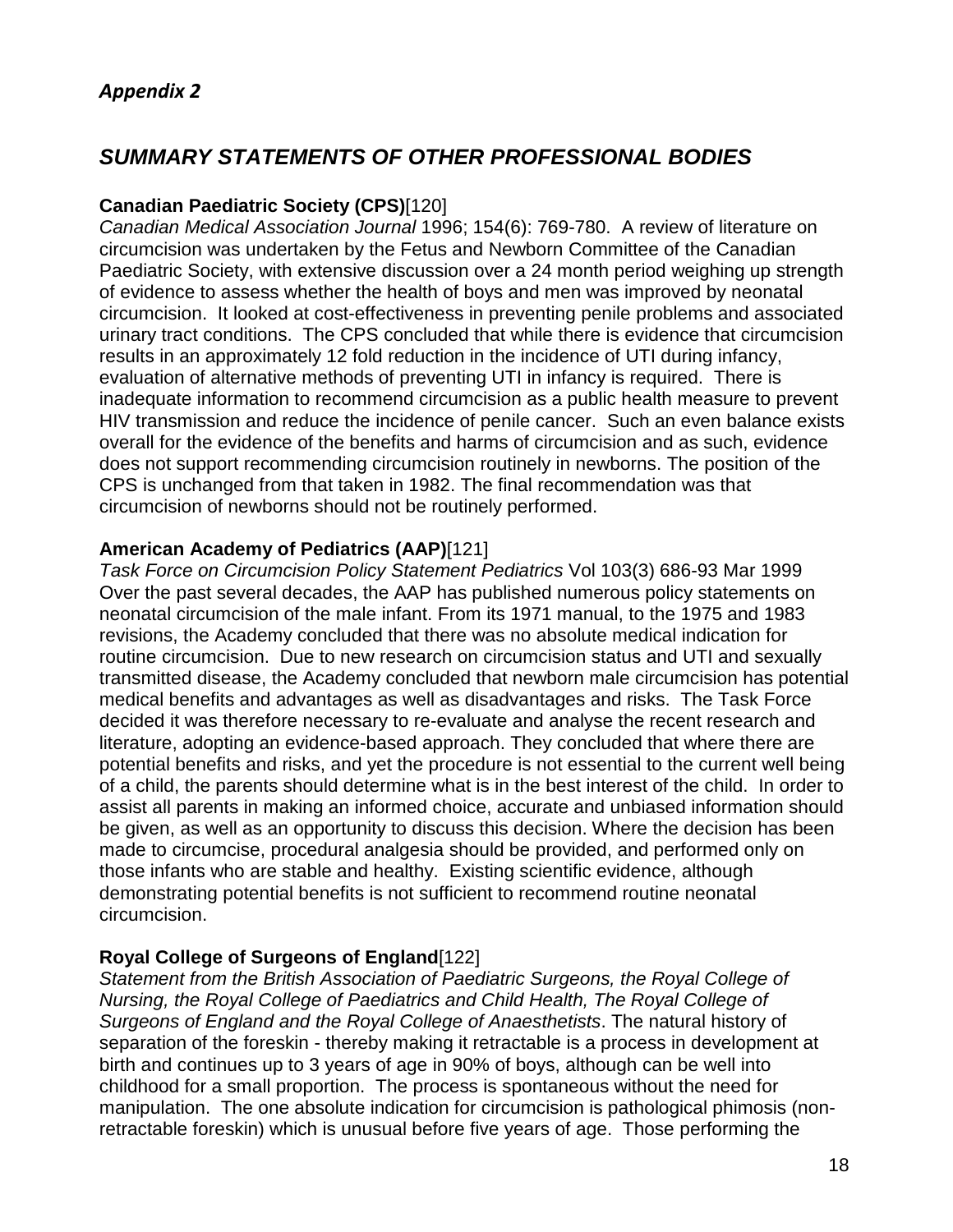procedure should be trained in children's surgery, and the operation must be undertaken in an operating theatre or similar premises suitable for surgical procedures. Parents need to be made fully aware of the implications of this non-reversible operation, and the child should receive adequate pain relief during and after the procedure.

#### **British Medical Association (BMA)**[118]

The law and ethics of male circumcision – guidance for doctors. The guidance outlines good practice and safeguards which the BMA believes doctors should follow. It cites the British Association of Paediatric Surgeons' conclusion that there is rarely a clinical indication for circumcision, and doctors should be aware of this and reassure parents accordingly. Non-therapeutic circumcision is discussed in "ritualistic" terms, including circumstances where performed for religious reasons, to incorporate a child into a community, or where some want their sons to be like their fathers. The association has no policy on these issues, and a spectrum of views exists as to whether it is beneficial, neutral, harmful or even superfluous. The Association accepts the difficulty in formulating a policy where there is a lack of unambiguously clear and consistent data, and medical harms or benefits have not been unequivocally proven. Legal and ethical considerations are discussed, and male circumcision is generally assumed to be lawful provided that it is performed competently; it is believed to be in the child's best interests; and there is valid consent. The medical evidence about the health impact of male infant circumcision remains equivocal. Circumcision for medical purposes, where medical research has shown other techniques to be at least as effective and less invasive would be unethical and inappropriate.

#### **American Urological Association**[123]

The American Urological Association, Inc.® (AUA) believes that neonatal circumcision has potential medical benefits and advantages as well as disadvantages and risks. Neonatal circumcision is generally a safe procedure when performed by an experienced operator. There are immediate risks to circumcision such as bleeding, infection and penile injury, as well as complications recognised later that may include buried penis, meatal stenosis, skin bridges, chordee and poor cosmetic appearance. Some of these complications may require surgical correction. Nevertheless, when performed on healthy newborn infants as an elective procedure, the incidence of serious complications is extremely low. The minor complications are reported to be three percent.

Properly performed neonatal circumcision prevents phimosis, paraphimosis and balanoposthitis, and is associated with a decreased incidence of cancer of the penis among U.S. males. In addition, there is a connection between the foreskin and urinary tract infections in the neonate. For the first three to six months of life, the incidence of urinary tract infections is at least ten times higher in uncircumcised than circumcised boys. Evidence associating neonatal circumcision with reduced incidence of sexually transmitted diseases is conflicting. Circumcision may be required in a small number of uncircumcised boys when phimosis, paraphimosis or recurrent balanoposthitis occur and may be requested for ethnic and cultural reasons after the newborn period. Circumcision in these children usually requires general anaesthesia.

When circumcision is being discussed with parents and informed consent obtained, medical benefits and risks, and ethnic, cultural, religious and individual preferences should be considered. The risks and disadvantages of circumcision are encountered early whereas the advantages and benefits are prospective.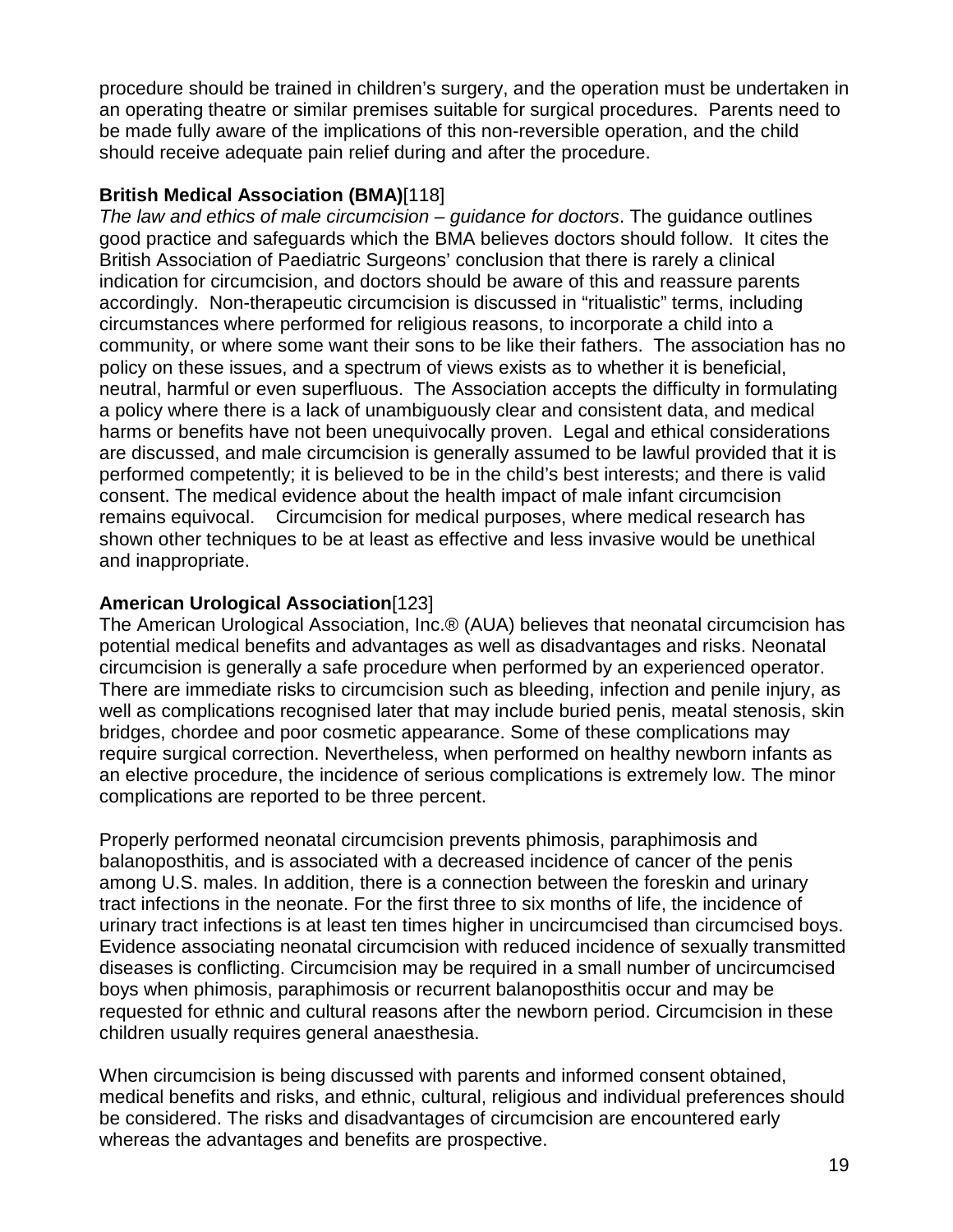Three studies from African nations published in 2005 and 2007 provide convincing evidence that circumcision reduces by 50-60% the risk of transmitting the human immunodeficiency virus (HIV) to HIV negative men through sexual contact with HIV positive females. While the results of studies in African nations may not necessarily be extrapolated to men in the United States at risk for HIV infection, the American Urological Association recommends that circumcision should be presented as an option for health benefits. Circumcision should not be offered as the only strategy for HIV risk reduction. Other methods of HIV risk reduction, including safe sexual practices, should be emphasised.

#### **World Health Organization (WHO)**[5]

There is compelling evidence that male circumcision reduces the risk of heterosexually acquired HIV infection in men by approximately 60%. Three randomised controlled trials have shown that male circumcision provided by well trained health professionals in properly equipped settings is safe. WHO/UNAIDS recommendations emphasise that male circumcision should be considered an efficacious intervention for HIV prevention in countries and regions with heterosexual epidemics, high HIV and low male circumcision prevalence. Male circumcision provides only partial protection, and therefore should be only one element of a comprehensive HIV prevention package which includes: the provision of HIV testing and counselling services; treatment for sexually transmitted infections; the promotion of safer sex practices; the provision of male and female condoms and promotion of their correct and consistent use.

WHO is leading UN Agencies (UNAIDS, UNICEF and UNFPA) to set norms and standards, develop policy and programme guidance for safe male circumcision services and support countries to develop male circumcision policies and strategies within the context of a comprehensive HIV prevention strategy.

#### **Royal Dutch Medical Association (a.k.a KNMG)**[120]

Non-Therapeutic Circumcision of Male Minors states that non-therapeutic circumcision of male minors is a violation of children's rights to autonomy and physical integrity. Contrary to popular belief, circumcision can cause complications – bleeding, infection, urethral stricture and panic attacks are particularly common. KNMG is therefore urging a strong policy of deterrence. KNMG is calling upon doctors to actively and insistently inform parents who are considering the procedure of the absence of medical benefits and the danger of complications. Insofar as there are medical benefits it is reasonable to put off circumcision until the age at which such a risk is relevant and the boy himself can decide about the intervention, or opt for any available alternatives.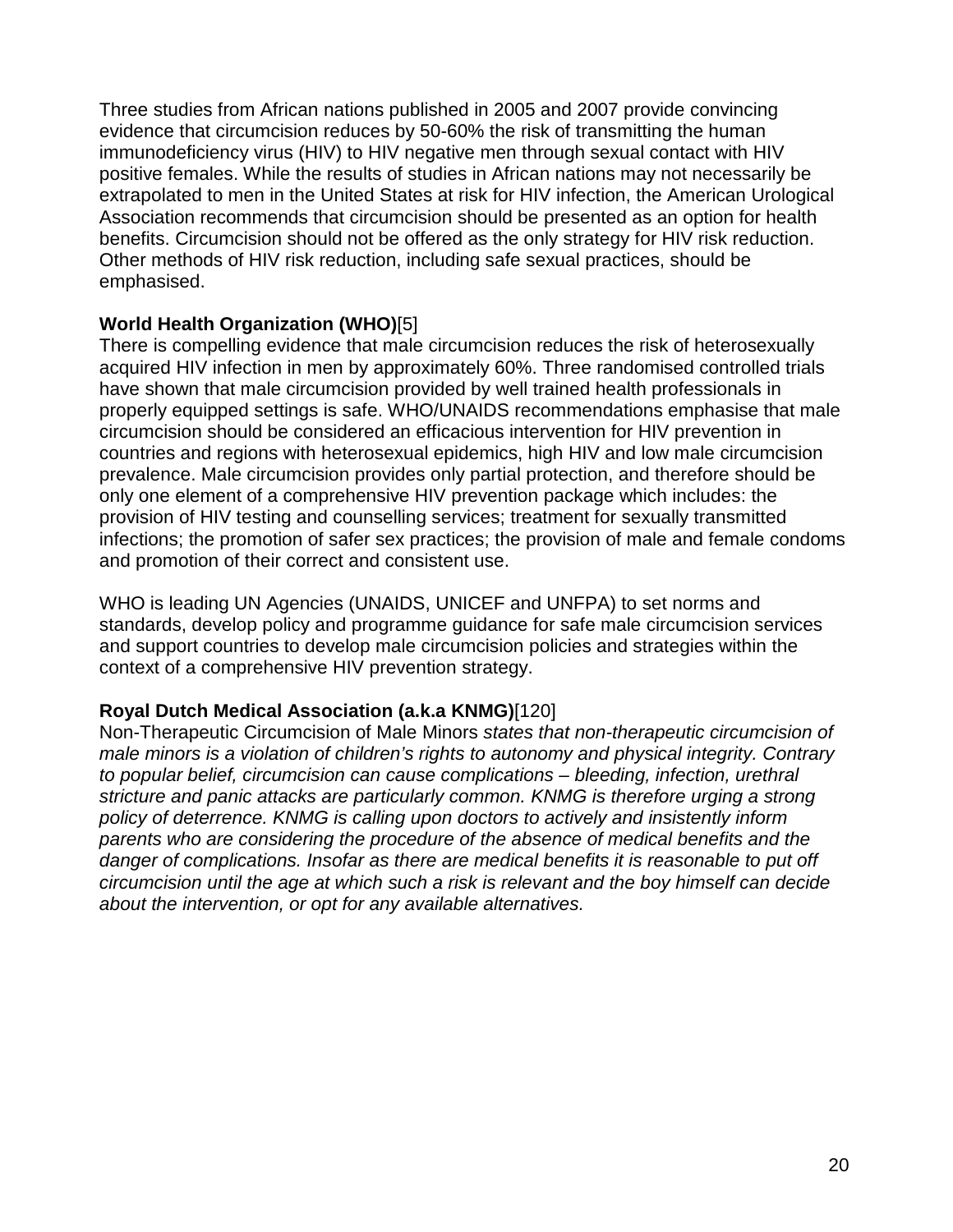### **Appendix 3**

#### **Glossary**

**Chordee**: Curvature of the penis due to scar tissue or abnormality of the corpora cavernosa (the blood containing tissue that supports an erection).

**Dorsal**: The back or upper surface.

**Epispadias**: A rare malformation of the penis in which the urethra ends in an opening on the upper aspect (the dorsum) of the penis.

**Glans**: The sensitive tip or "head" of the penis.

**HIV/AIDS**: Human Immunodeficiency Virus/Acquired Immune Deficiency Syndrome.

**Hypospadias**: A relatively common abnormality of the penis that appears as an abnormal opening of the penis (meatus) on the under side of the penis rather than at the end. **Meatus**: Opening or passage.

**Paraphimosis**: A condition in which the foreskin, once pulled back behind the glans penis, cannot be brought down to its original position.

**Phimosis:** Narrowing of the foreskin opening, leading to an inability to retract the foreskin over the glans penis.

**Urethra**: The membranous tube through the body of the penis, through which urine is discharged from the bladder.

**Urethritis**: Inflammation of the urethra caused by infection.

**Ventral**: The anterior or lower-surface.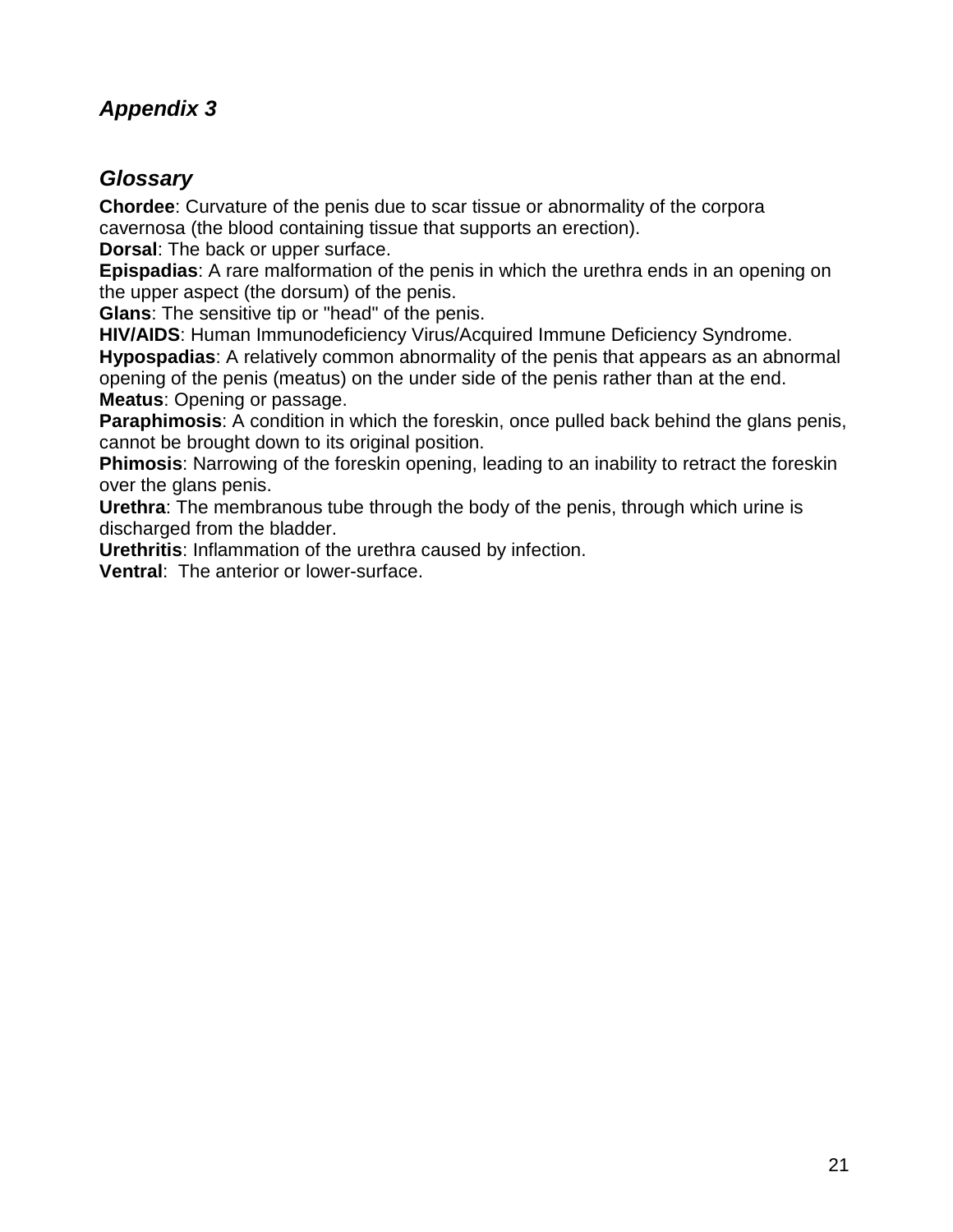# **REFERENCES**

- [1] Atkins D, Best D, Briss P, Eccles M, Falck Ytter Y, Flottorp S, et al. Grading quality of evidence and strength of recommendations. BMJ. 2004;328(7454):1490.
- [2] Atkins D, Briss P, Eccles M, Flottorp S, Guyatt G, Harbour R, et al. Systems for grading the quality of evidence and the strength of recommendations II: Pilot study of a new system. BMC Health Services Research. 2005;5(1):25.
- [3] Harbour R, Miller J. A New System For Grading Recommendations In Evidence Based Guidelines. BMJ: British Medical Journal. 2001;323(7308):334-6.
- [4] Zampieri N, Pianezzola E, Zampieri C. Male circumcision through the ages: the role of tradition. Acta Pædiatrica. 2008;97(9):1305-7.
- [5] WHO/UNAIDS. New data on male circumcision and HIV prevention: Policy and programme implications: conclusions and recommendations. UNAIDS. 2007.
- [6] WHO/UNAIDS. Male circumcision: global trends and determinants of prevalence, safety and acceptability. 2008.
- [7] Berndt R. Australian Aboriginal Religion: Leiden 1974.
- [8] Pounder D. Ritual mutilation: Subincision of the penis among Australian Aborigines. American Journal of Forensic Medicine & Pathology. 1983;4(3):227-9.
- [9] Buck P. The coming of the Maori New Plymouth New Zealand: Thomas Avery & Sons 1929.
- [10] McGrath K, Young H. A review of circumcision in New Zealand. London and New York: Kluwer Academic and Plenum Press 2001.
- [11] Barker-Benfield B. Sexual surgery in late-nineteenth-century America. Int J Health Serv. 1975;5(2):279-88.
- [12] Darby R. A Surgical Temptation: The Demonization of the Foreskin and the Rise of Circumcision in Britain. Chicago: University of Chicago Press 2005.
- [13] Hodges F. The anti- masturbation crusade in antebellum American medicine. J Sex Med. 2005;2:722-31.
- [14] Spilsbury K, Semmens J, Wisniewski Z, Holman C. Routine circumcision practice in Western Australia. 1981-1999. ANZ J Surg. 2003;73:610-4.
- [15] Richters J, Smith A, de Visser R, Grulich A, Rissel C. Circumcision in Australia: prevalence and effects on sexual health. Int J STD AIDS. 2006;17(8):547-54.
- [16] Lawrenson R. Current practice of neonatal circumcision in the Waikato. N Z Med J. 1991;104(911):184-5.
- [17] Cathcart P, Nuttall M, van der Meulen J, Emberton M, Kenny SE. Trends in paediatric circumcision and its complications in England between 1997 and 2003. British Journal of Surgery. 2006;93(7):885-90.
- [18] Nelson CP, Dunn R, Wan J, Wei JT. The Increasing Incidence of Newborn Circumcision: Data from the Nationwide Inpatient Sample. The Journal of Urology. 2005;173(3):978-81.
- [19] Pang M, Kim D. Extraordinarily high rates of male circumcision in South Korea: history and underlying causes. BJU International. 2002;89(1):48-54.
- [20] Gairdner D. Fate of the Foreskin. Br Med J. 1949 December 24, 1949;2(4642):1433-7.
- [21] Kim D, Pang MG. The effect of male circumcision on sexuality. BJU International. 2007;99(3):619-22.
- [22] Fergusson D, Lawton J, Shannon F. Neonatal Circumcision and Penile Problems: An 8-Year Longitudinal Study. Pediatrics. 1988;81:537-41.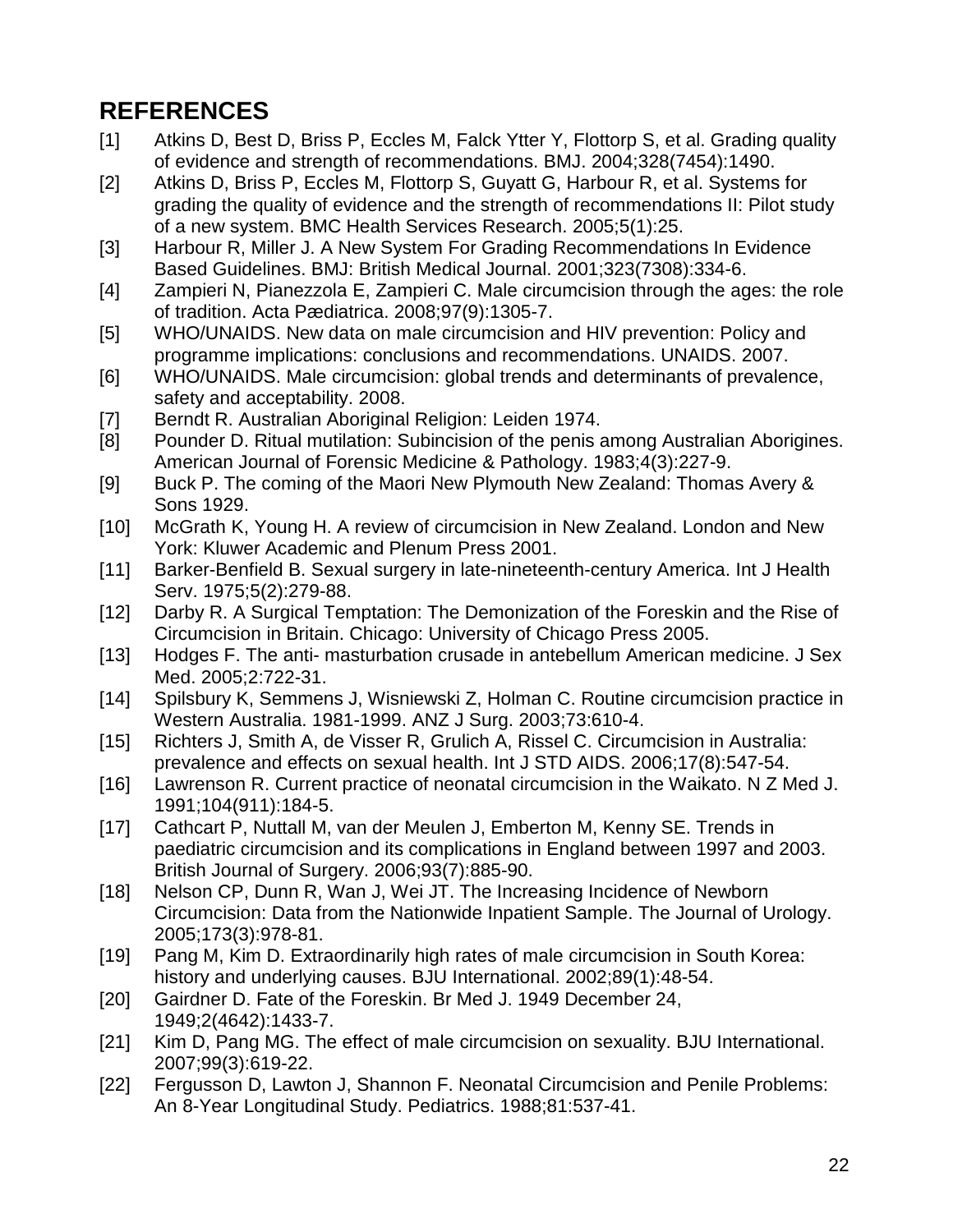- [23] Hammond T. A preliminary poll of men circumcised in infancy or childhood. BJU International. 1999;83(S1):85-92.
- [24] Krieger JN, Mehta SD, Bailey RC, Agot K, Ndinya-Achola JO, Parker C, et al. Adult Male Circumcision: Effects on Sexual Function and Sexual Satisfaction in Kisumu, Kenya. Journal of Sexual Medicine. 2008;5(11):2610-22.
- [25] Kigozi G, Watya S, Polis CB, Buwembo D, Kiggundu V, Wawer MJ, et al. The effect of male circumcision on sexual satisfaction and function, results from a randomized trial of male circumcision for human immunodeficiency virus prevention, Rakai, Uganda. BJU International. 2008;101(1):65-70.
- [26] Mao L, Templeton DJ, Crawford J, Imrie J, Prestage GP, Grulich AE, et al. Does Circumcision Make a Difference to the Sexual Experience of Gay Men? Findings from the Health in Men (HIM) Cohort. Journal of Sexual Medicine. 2008;5(11):2557- 61.
- [27] Amir M, Raja M, Niaz W. Neonatal circumcision with Gomco clamp--a hospitalbased retrospective study of 1000 cases. J Pak Med Assoc. 2000;50:224 - 7.
- [28] Palit V, Menebhi D, Taylor I, Young M, Elmasry Y, Shah T. A unique service in UK delivering Plastibell (R) circumcision: review of 9-year results. Pediatric Surgery International. 2007;23:45 - 8.
- [29] Jayanthi VR, Burns JE, Koff SA. Postneonatal Circumcision with Local Anesthesia: A cost-effective alternative. The Journal of Urology. 1999;161(4):1301-3.
- [30] Schoen EJ, Colby CJ, To TT. Cost Analysis of Neonatal Circumcision in a Large Health Maintenance Organization. The Journal of Urology. 2006;175(3):1111-5.
- [31] Metcalf T, Osborn L, Mariani E. Circumcision. A study of current practices. Clin Pediatr (Phila). 1983;22:575 - 9.
- [32] Wiswell T, Geschke D. Risks from circumcision during the first month of life compared with those for uncircumcised boys. Pediatrics. 1989;83:1011 - 5.
- [33] Weiss H, Larke N, Halperin D, Schenker I. Complications of circumcision in male neonates, infants and children: a systematic review. BMC Urology. 2010;10(1):2.
- [34] Bode CO, Ikhisemojie S, Ademuyiwa AO. Penile injuries from proximal migration of the Plastibell circumcision ring. Journal of Pediatric Urology.6(1):23-7.
- [35] Paediatric Death Review Committee. Circumcision: A minor procedure? . In: Office of the Chief Coroner of Ontario, ed. Paediatr Child Health 2007 April:311-2.
- [36] Ben Chaim J, Livne P, Binyamini J, Hardak B, Ben-Meir D, Mor Y. Complications of circumcision in Israel: a one year multicenter survey. Isr Med Assoc J. 2005;7:368 - 70.
- [37] Gluckman G, Stoller M, Jacobs M, Kogan B. Newborn penile glans amputation during circumcision and successful reattachment. J Urol. 1995;153:778 - 9.
- [38] Silfen R, Hudson D, McCulley S. Penile Lengthening for Traumatic Penile Amputation Due to Ritual Circumcision: A Case Report. Annals of Plastic Surgery. March 2000;44(3):311-6,.
- [39] Azmy A, Boddy SA, Ransley PG. Successful Reconstruction Following Circumcision with Diathermy. British Journal of Urology. 1985;57(5):587-8.
- [40] Sylla C, Diao B, Diallo A, Fall P, Sankale A, Ba M. Complications of circumcision. Report of 63 cases. Prog Urol. 2003;13(2):266-72.
- [41] Yazici M, Etensel B, Gürsoy H. A very late onset urethral fistula coexisting with skin bridge after neonatal circumcision: A case report. Journal of Pediatric Surgery. 2003;38(4):642-3.
- [42] Ceylan K, Burhan K, Yilmaz Y, Can S, Kus A, Mustafa G. Severe complications of circumcision: An analysis of 48 cases. Journal of Pediatric Urology. 2007;3(1):32-5.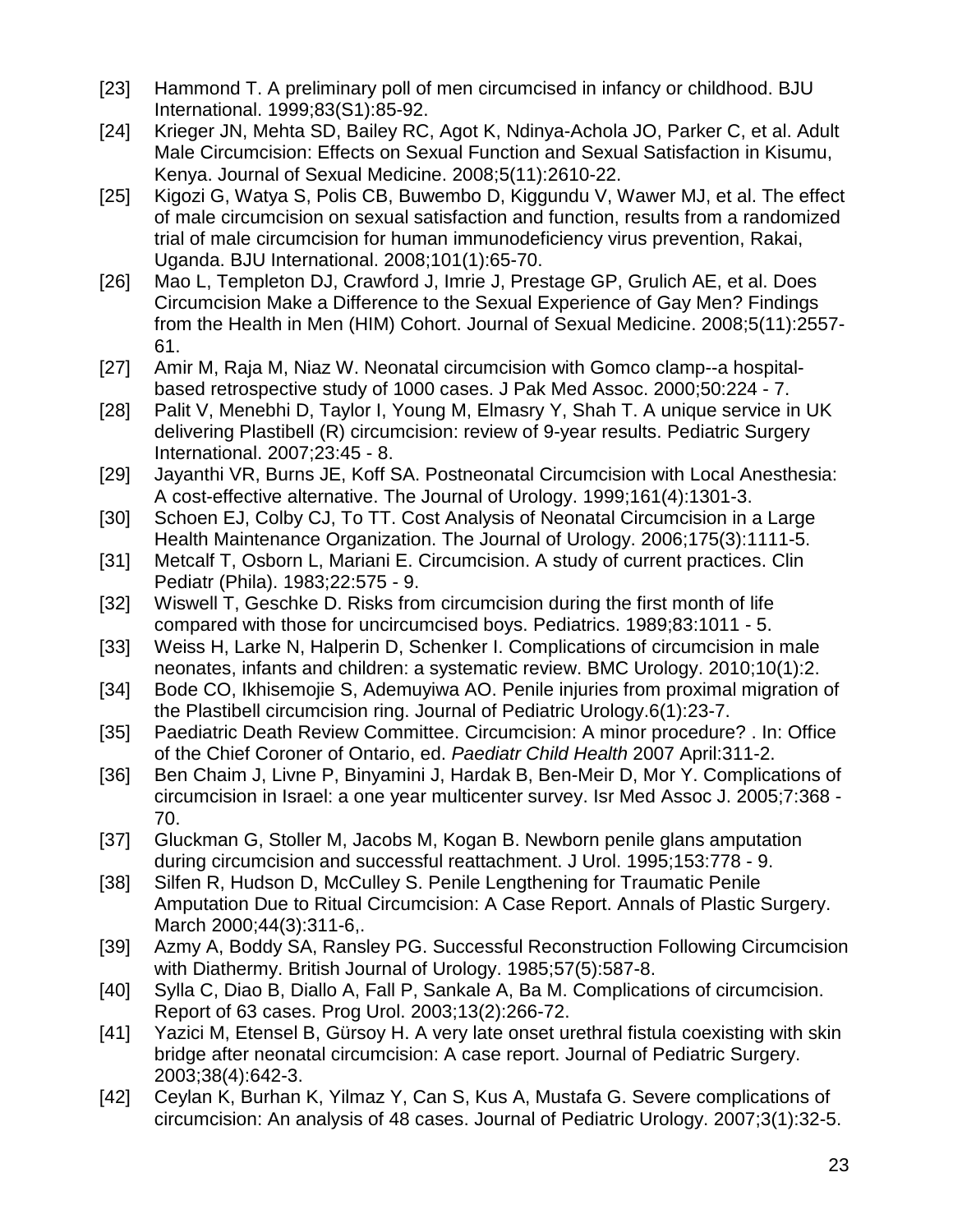- [43] Emsen I. Catastrophic Complication of the Circumcision That Carried Out With Local Anesthesia Contained Adrenaline. J Trauma. 2006;60(5):1150.
- [44] Eroglu E, Bastian OW, Ozkan HC, Yorukalp OE, Goksel AK. Buried Penis After Newborn Circumcision. The Journal of Urology. 2009;181(4):1841-3.
- [45] Goldman R. The psychological impact of circumcision. BJU International. 1999;83(S1):93-102.
- [46] Goodwin W. Uncircumcision: A Technique For Plastic Reconstruction of a Prepuce After Circumcision. Journal of Urology 1990;144:1203-5.
- [47] Greer DM, Mohl PC, Sheley KA. A technique for foreskin reconstruction and some preliminary results. Journal of Sex Research. 1982;18(4):324 - 30.
- [48] Anand KJS, Aranda JV, Berde CB, Buckman S, Capparelli EV, Carlo WA, et al. Analgesia and anesthesia for neonates: Study design and ethical issues. Clinical Therapeutics. 2005;27(6):814-43.
- [49] Larsson B, Gradin M, Lind V, Selander B. Swedish guidelines for prevention and treatment of pain in the newborn infant; 2003.
- [50] Executive Summary Management of Procedure-related Pain in Neonates. Journal of Paediatrics and Child Health. 2006;42(S1):S31-S2.
- [51] Hofvander Y. New law on male circumcision in Sweden. The Lancet. 2002;359(9306):630-.
- [52] Taddio A, Katz J, Ilersich AL, Koren G. Effect of neonatal circumcision on pain response during subsequent routine vaccination. The Lancet. 1997;349(9052):599- 603.
- [53] Taddio A, Pollock N, Gilbert-MacLeod C, Ohlsson K, Koren G. Combined Analgesia and Local Anesthesia to Minimize Pain During Circumcision. Arch Pediatr Adolesc Med. 2000 June 1, 2000;154(6):620-3.
- [54] Stevens B, Yamada J, Ohlsson A. Sucrose for analgesia in newborn infants undergoing painful procedures. Cochrane Database of Systematic Reviews. 2010;CD001069(1).
- [55] Stevens B, Ohlsson A, Yamada J. Sucrose for analgesia in newborn infants undergoing painful procedures. Cochrane Database. Syst Rev 2004(3):(CD001069).
- [56] Brady-Fryer B, Wiebe N, Lander J. Pain relief for neonatal circumcision. Cochrane Database of Systematic Reviews. 2004;CD004217(3).
- [57] Sandeman DJ, Dilley A. Ultrasound guided dorsal penile nerve block in children. Anaesthesia and Intensive Care. 2007;35(2):266-9.
- [58] Cyna A, Middleton P. Caudal epidural block versus other methods of postoperative pain relief for circumcision in boys. Cochrane Database of Systematic Reviews. 2008;4(CD003005).
- [59] Weksler N, Atias I, Klein M, Rosenztsveig V, Ovadia L, Gurman GM. Is penile block better than caudal epidural block for postcircumcision analgesia? Journal of Anesthesia. 2005;19(1):36-9.
- [60] Coulthard MG, Lambert HJ, Keir MJ. Occurrence of Renal Scars in Children after Their First Referral for Urinary Tract Infection. BMJ: British Medical Journal. 1997;315(7113):918-9.
- [61] Craig J. Urinary tract infection in children: investigation and management Mod Med Aust. 1998;4:16-29.
- [62] Mukherjee S, Joshi A, Carroll D, Chandran H, Parashar K, McCarthy L. What is the effect of circumcision on risk of urinary tract infection in boys with posterior urethral valves? Journal of Pediatric Surgery. 2009;44(2):417-21.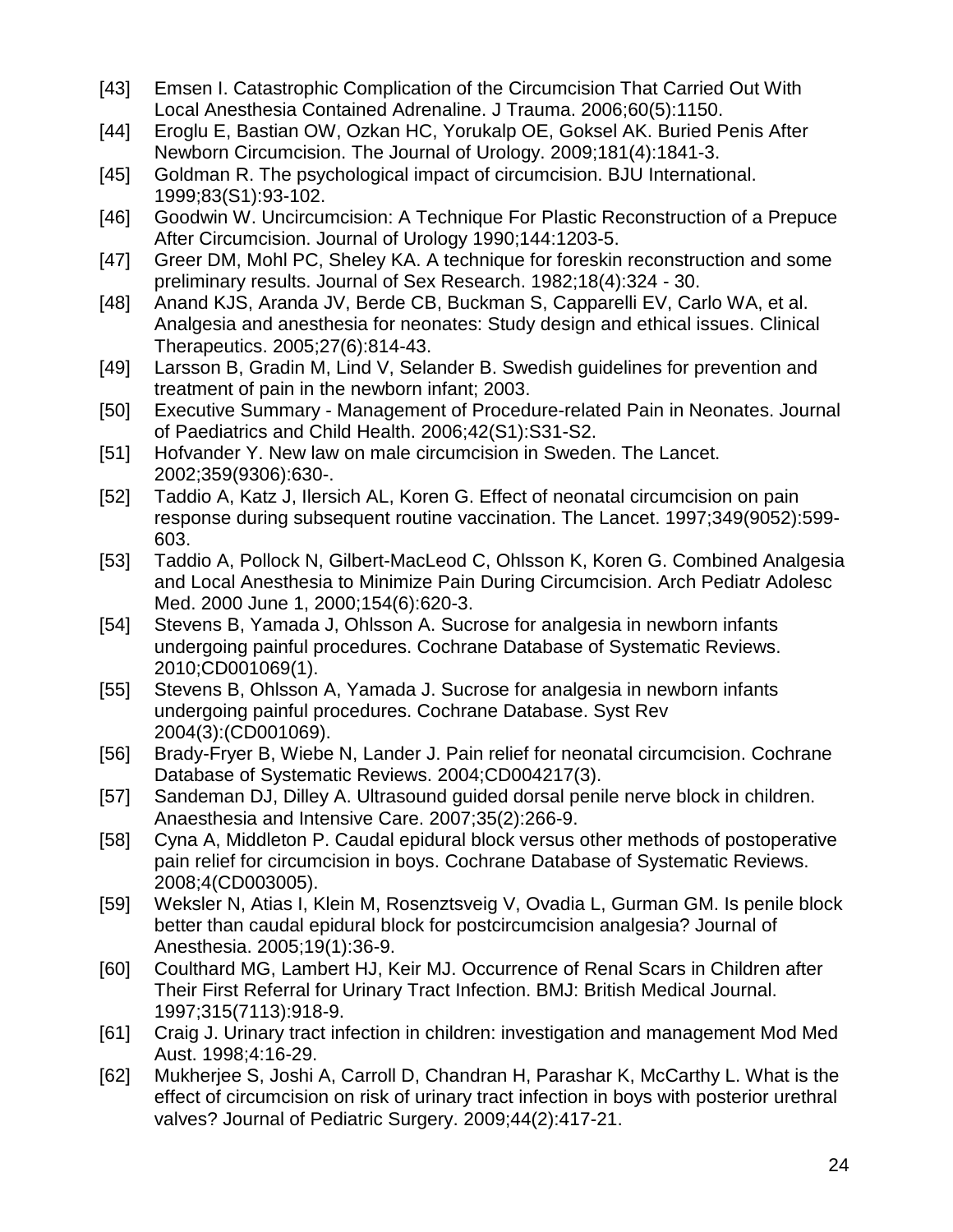- [63] Shaikh N, Morone NE, Lopez J, Chianese J, Sangvai S, D'Amico F, et al. Does This Child Have a Urinary Tract Infection? JAMA. 2007 December 26, 2007;298(24):2895-904.
- [64] Singh-Grewal D, Macdessi J, Craig J. Circumcision for the prevention of urinary tract infection in boys: a systematic review of randomised trials and observational studies. Archives of Disease in Childhood. 2005 August 1, 2005;90(8):853-8.
- [65] Shaikh N, Morone N, Bost J, Farrell M. Prevalence of Urinary Tract Infection in Childhood: A Meta-Analysis Pediatr Infect DisJl 2008;27(4):302-8.
- [66] Jantunen M, Siitonen A, Ala-Houhala M, Ashorn P, Fohr A, Koskimies O, et al. Predictive factors associated with significant urinary tract abnormalities in infants with pyelonephritis Pediatr Infect Dis J. 2001;20(6):597-601.
- [67] Bonacorsi S, LefÈVre S, Clermont O, Houdouin V, Bourrillon A, Loirat C, et al. Escherichia Coli Strains Causing Urinary Tract Infection in Uncircumcised Infants Resemble Urosepsis-Like Adult Strains. The Journal of Urology. 2005;173(1):195-7.
- [68] Diseker R, Peterman T, Kamb M, Kent C, Zenilman J, Douglas J, et al. Circumcision and STD in the United States: cross sectional and cohort analyses. Sex Transm Infect. 2000;76(6):474-9.
- [69] Dave S, Johnson A, Fenton K, Mercer C, Erens B, Wellings K. Male circumcision in Britain: findings from a national probability sample survey. Sex Transm Infect. 2003;79:499-500.
- [70] Fergusson DM, Boden JM, Horwood LJ. Circumcision Status and Risk of Sexually Transmitted Infection in Young Adult Males: An Analysis of a Longitudinal Birth Cohort. Pediatrics. 2006 November 1, 2006;118(5):1971-7.
- [71] Dickson NP, van Roode T, Herbison P, Paul C. Circumcision and Risk of Sexually Transmitted Infections in a Birth Cohort. The Journal of Pediatrics. 2008;152(3):383- 7.
- [72] Dickson NP, Ryding J, van Roode T, Paul C, Herbison P, Dillner J, et al. Male Circumcision and Serologically Determined Human Papillomavirus Infection in a Birth Cohort. Cancer Epidemiology Biomarkers & Prevention. 2009 January 2009;18(1):177-83.
- [73] Moses S, Bailey R, Ronald A. Male circumcision: assessment of health benefits and risks. Sex Transm Infect. 1998;74:368-73.
- [74] Mehta Supriya D, Moses S, Agot K, Parker C, Ndinya†Achola Jeckoniah O, Maclean I, et al. Adult Male Circumcision Does Not Reduce the Risk of Incident Neisseria gonorrhoeae, Chlamydia trachomatis, or Trichomonas vaginalis Infection: Results from a Randomized, Controlled Trial in Kenya. The Journal of Infectious Diseases. 2009;200(3):370-8.
- [75] Templeton D, Jin F, Mao L, Prestage G, Donovan B, Imrie J, et al. Circumcision and risk of HIV infection in Australian homosexual men. AIDS. 13 November 2009;23(17):2347-51.
- [76] Tobian AA, Ssempijja V, Kigozi G, Oliver AE, Serwadda D, Makumbi F, et al. Incident HIV and herpes simplex virus type 2 infection among men in Rakai, Uganda. AIDS. 2009;23(12):1589-94 10.097/QAD.0b013e32832d4042.
- [77] Tobian AAR, Serwadda D, Quinn TC, Kigozi G, Gravitt PE, Laeyendecker O, et al. Male Circumcision for the Prevention of HSV-2 and HPV Infections and Syphilis. New England Journal of Medicine. 2009;360(13):1298-309.
- [78] Tobian Aaron AR, Charvat B, Ssempijja V, Kigozi G, Serwadda D, Makumbi F, et al. Factors Associated with the Prevalence and Incidence of Herpes Simplex Virus Type 2 Infection among Men in Rakai, Uganda. The Journal of Infectious Diseases. 2009;199(7):945-9.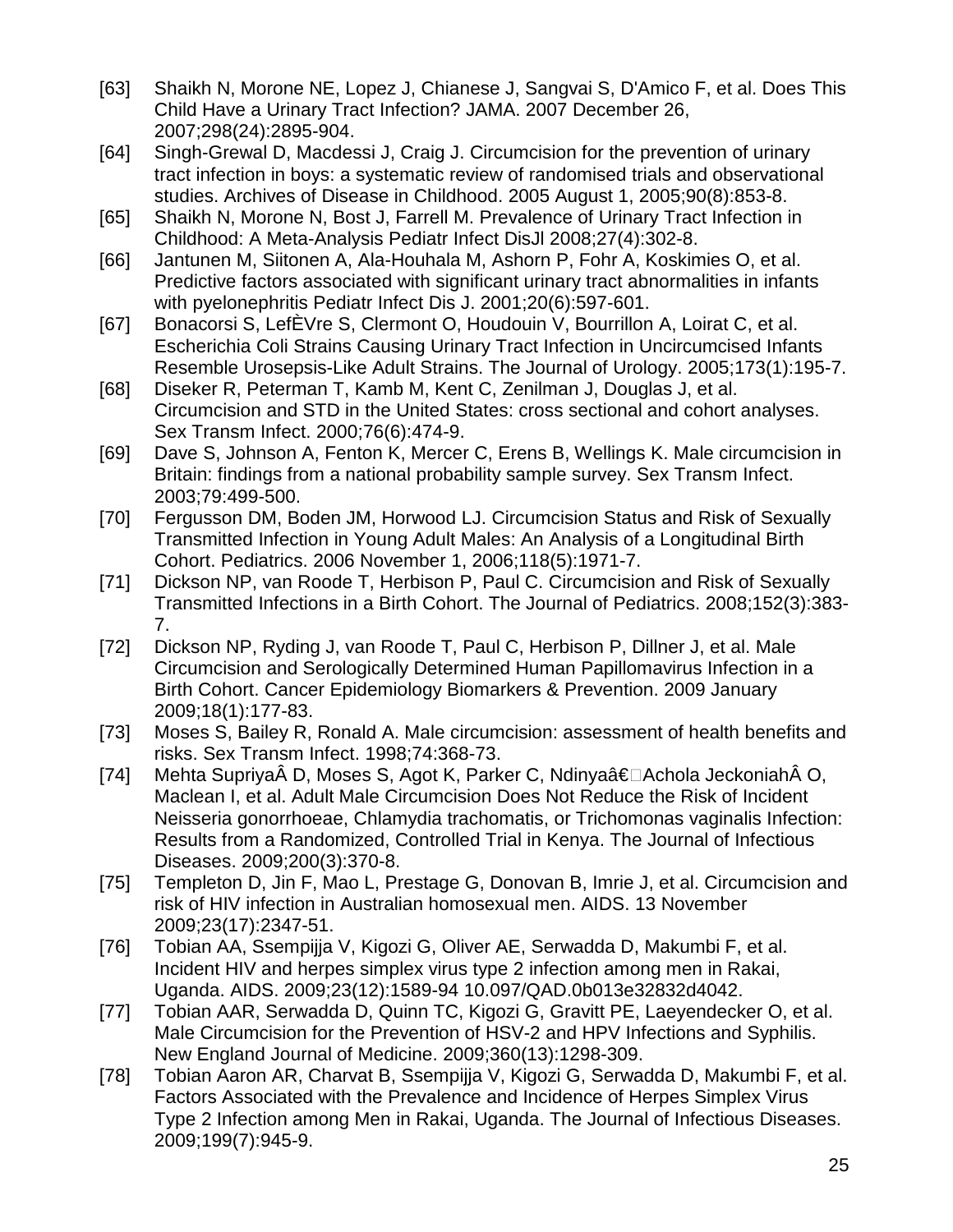- [79] Auvert B, Taljaard D, Lagarde E, Sobngwi-Tambekou J, Sitta R, Puren A. Randomized, controlled intervention trial of male circumcision for reduction of HIV infection risk: the ANRS 1265 Trial. PLoS Med. 2005;2:e298.
- [80] Auvert B, Sobngwi-Tambekou J, Cutler E, Nieuwoudt M, Lissouba P, Puren A, et al. Effect of Male Circumcision on the Prevalence of High Risk Human Papillomavirus in Young Men: Results of a Randomized Controlled Trial Conducted in Orange Farm, South Africa. The Journal of Infectious Diseases. 2009;199(1):14-9.
- [81] Castellsagué X, Peeling R, Franceschi S, de Sanjosé S, Smith J, Albero G, et al. IARC Multicenter Cervical Cancer Study Group Chlamydia trachomatis Infection in Female Partners of Circumcised and uncircumcised Adult Men. Am J Epidemiol. 2005;162(9):907-16.
- [82] Turner A, Morrison C, Padian N, Kaufman J, Behets F, Salata R, et al. Male Circumcision and Women's Risk of Incident Chlamydial, Gonococcal, and Trichomonal Infections. Sexually Transmitted Diseases. 2008;35(7):689-95.
- [83] Gray RH, Kigozi G, Serwadda D, Makumbi F, Nalugoda F, Watya S, et al. The effects of male circumcision on female partners' genital tract symptoms and vaginal infections in a randomized trial in Rakai, Uganda. American Journal of Obstetrics and Gynecology. 2009;200(1):42.e1-.e7.
- [84] Cataldo M. Editorial: The Kindest Cut? Focus. 2007;22(6):2.
- [85] Bailey RC, Moses S, Parker CB, Agot K, Maclean I, Krieger JN, et al. Male circumcision for HIV prevention in young men in Kisumu, Kenya: a randomised controlled trial. The Lancet. 2007 2007/3/2/;369(9562):643-56.
- [86] Gray R, Kigozi G, Serwadda D, Makumbi F, Watya S, Nalugoda F, et al. Male circumcision for HIV prevention in men in Rakai, Uganda: a randomised trial. Lancet. 2007;369:657 - 66.
- [87] Siegfried N, Muller M, Deeks J, Volmink J, Egger M, Low N, et al. HIV and male circumcision--a systematic review with assessment of the quality of studies. The Lancet Infectious Diseases. 2005;5(3):165-73.
- [88] Siegfried N, Muller M, Volmink J. Male circumcision for prevention of heterosexual acquisition of HIV in men. Cochrane Database Syst Rev. 2003;3(CD003362).
- [89] Siegfried N, Muller M, Deeks J, Volmink J. Male circumcision for prevention of heterosexual acquisition of HIV in men. Cochrane Database Syst Rev. 2009; CD003362(2).
- [90] Connolly C, Simbayi L, Shanmugam R, Nqeketo A. Male circumcision and its relationship to HIV infection in South Africa: Results from a national survey in 2002. South African Medical Journal. 2008;98(10):789-94.
- [91] Bassler D, Briel M, Montori VM, Lane M, Glasziou P, Zhou Q, et al. Stopping Randomized Trials Early for Benefit and Estimation of Treatment Effects: Systematic Review and Meta-regression Analysis. JAMA. 2010 March 24, 2010;303(12):1180-7.
- [92] World Health Organization. WHO and UNAIDS announce recommendations from expert consultation on male circumcision for HIV prevention. **http://wwwwhoint/mediacentre/news/releases/2007/pr10/en/indexhtml**. Geneva 28 March 2007
- [93] Millett GA, Flores SA, Marks G, Reed JB, Herbst JH. Circumcision Status and Risk of HIV and Sexually Transmitted Infections Among Men Who Have Sex With Men: A Meta-analysis. JAMA. 2008 October 8, 2008;300(14):1674-84.
- [94] Wawer MJ, Makumbi F, Kigozi G, Serwadda D, Watya S, Nalugoda F, et al. Circumcision in HIV-infected men and its effect on HIV transmission to female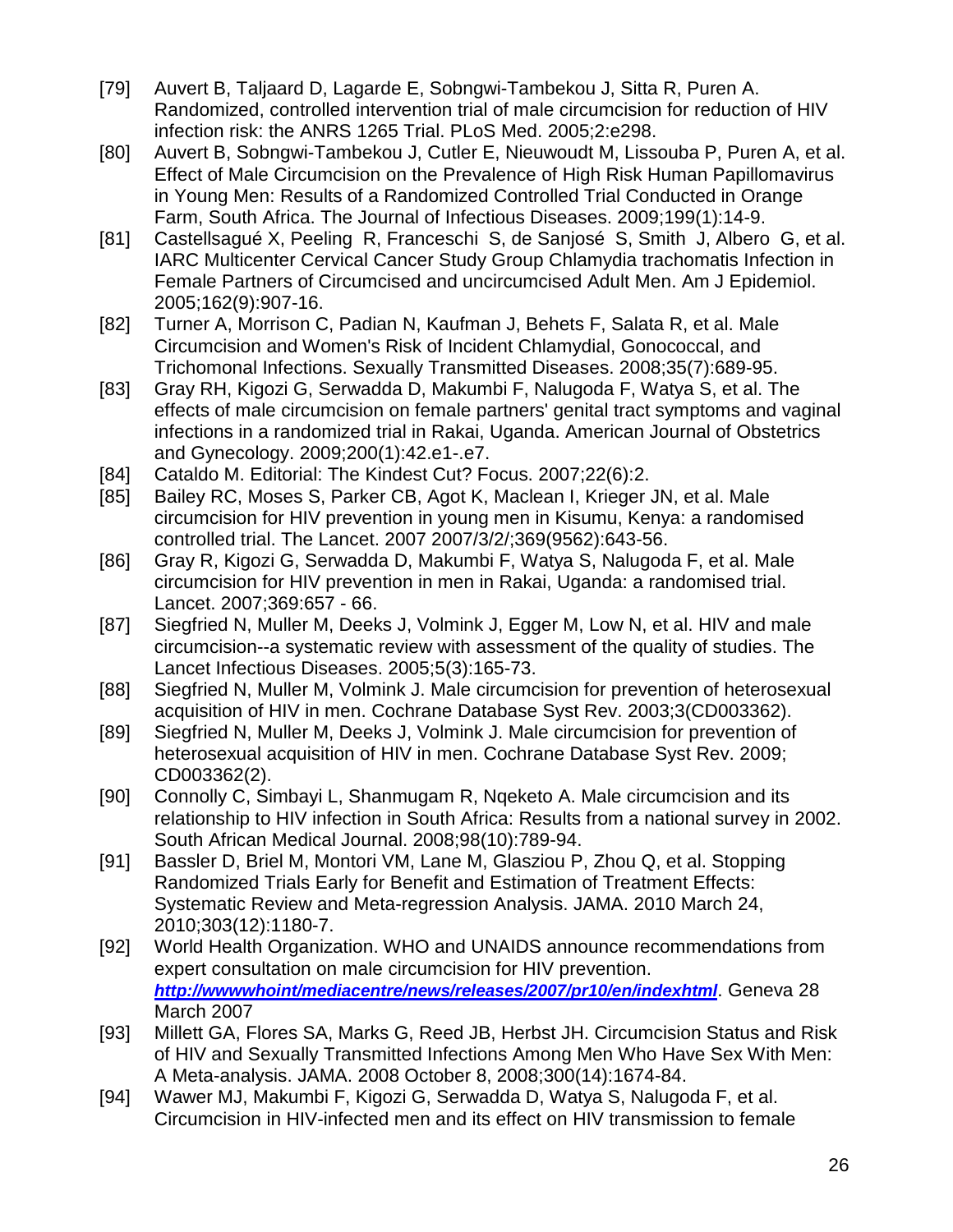partners in Rakai, Uganda: a randomised controlled trial. The Lancet. 2009 2009/7/24/;374(9685):229-37.

- [95] Xu X, Patel D, Dalton V, Pearlman M, Johnson T. Can routine neonatal circumcision help prevent human immunodeficiency virus transmission in the United States? Am J Mens Health. 2009;3(1):79-84.
- [96] Castellsagué X, Bosch FX, Muñoz N, Meijer CJLM, Shah KV, de Sanjosé S, et al. Male Circumcision, Penile Human Papillomavirus Infection, and Cervical Cancer in Female Partners. New England Journal of Medicine. 2002;346(15):1105-12.
- [97] Lajous M, Mueller N, Cruz-Valdéz A, Aguilar LV, Franceschi S, Hernández-Ávila M, et al. Determinants of Prevalence, Acquisition, and Persistence of Human Papillomavirus in Healthy Mexican Military Men. Cancer Epidemiology Biomarkers & Prevention. 2005 July 2005;14(7):1710-6.
- [98] Svare E, Kjaer S, Worm A, Osterlind A, Meijer C, van den Brule A. Risk factors for genital HPV DNA in men resemble those found in women: a study of male attendees at a Danish STD clinic. Sex Transm Infect. 2002;78(3):215-8.
- [99] Frazer I. Correlating immunity with protection for HPV infection. International Journal of Infectious Diseases. 2007;11(Supplement 2):S10-S6.
- [100] Stanley M. HPV vaccines: are they the answer? Br Med Bull. 2008 December 1, 2008;88(1):59-74.
- [101] Castellsagué X. Natural history and epidemiology of HPV infection and cervical cancer. Gynecologic Oncology. 2008;110(3, Supplement 2):S4-S7.
- [102] Kubba T. Human papillomavirus vaccination in the United Kingdom: what about boys? Reproductive Health Matters. 2008;16(32):97-103.
- [103] Ogilvie G, Remple V, Marra F. Intention of parents to have male children vaccinated with the human papillomavirus vaccine. Sex Transm Infect 2008;84(4):318-23.
- [104] Australian Institute of Health and Welfare. Australasian Association of Cancer Registries. Cancer In Australia: an overview 2006. In: AIHW, ed. Canberra 2007.
- [105] Hamid R, Shergil II, Arya M, Patel H. Penile cancer: an overview. Hosp Med. 2002;63(13):718-21.
- [106] Aynaud, Piron, Bijaoui, Casanova. Developmental factors of urethral human papillomavirus lesions: correlation with circumcision. BJU International. 1999;84(1):57-60.
- [107] Maden C, Sherman KJ, Beckmann AM, Hislop TG, Teh C-Z, Ashley RL, et al. History of Circumcision, Medical Conditions, and Sexual Activity and Risk of Penile Cancer. J Natl Cancer Inst. 1993 January 6, 1993;85(1):19-24.
- [108] Madsen BS, van den Brule AJC, Jensen HL, Wohlfahrt J, Frisch M. Risk Factors for Squamous Cell Carcinoma of the Penis—Population-Based Case-Control Study in Denmark. Cancer Epidemiology Biomarkers & Prevention. 2008 October 2008;17(10):2683-91.
- [109] Tseng H-F, Morgenstern H, Mack T, Peters RK. Risk Factors for Penile Cancer: Results of a Population-Based Case-Control Study in Los Angeles County (United States). Cancer Causes & Control. 2001;12(3):267-77.
- [110] Frisch M, Friis S, Kjær SK, Melbye M. Falling Incidence Of Penis Cancer In An Uncircumcised Population (Denmark 1943-90). BMJ: British Medical Journal. 1995;311(7018):1471.
- [111] Ewings P, Bowie C. A case-control study of cancer of the prostate in Somerset and east Devon. Br J Cancer. 1996;74(4):661-6.
- [112] Ravich A. Cancer of prostate; its relationship to circumcision. Acta Unio Int Contra Cancrum 1952(8):2.